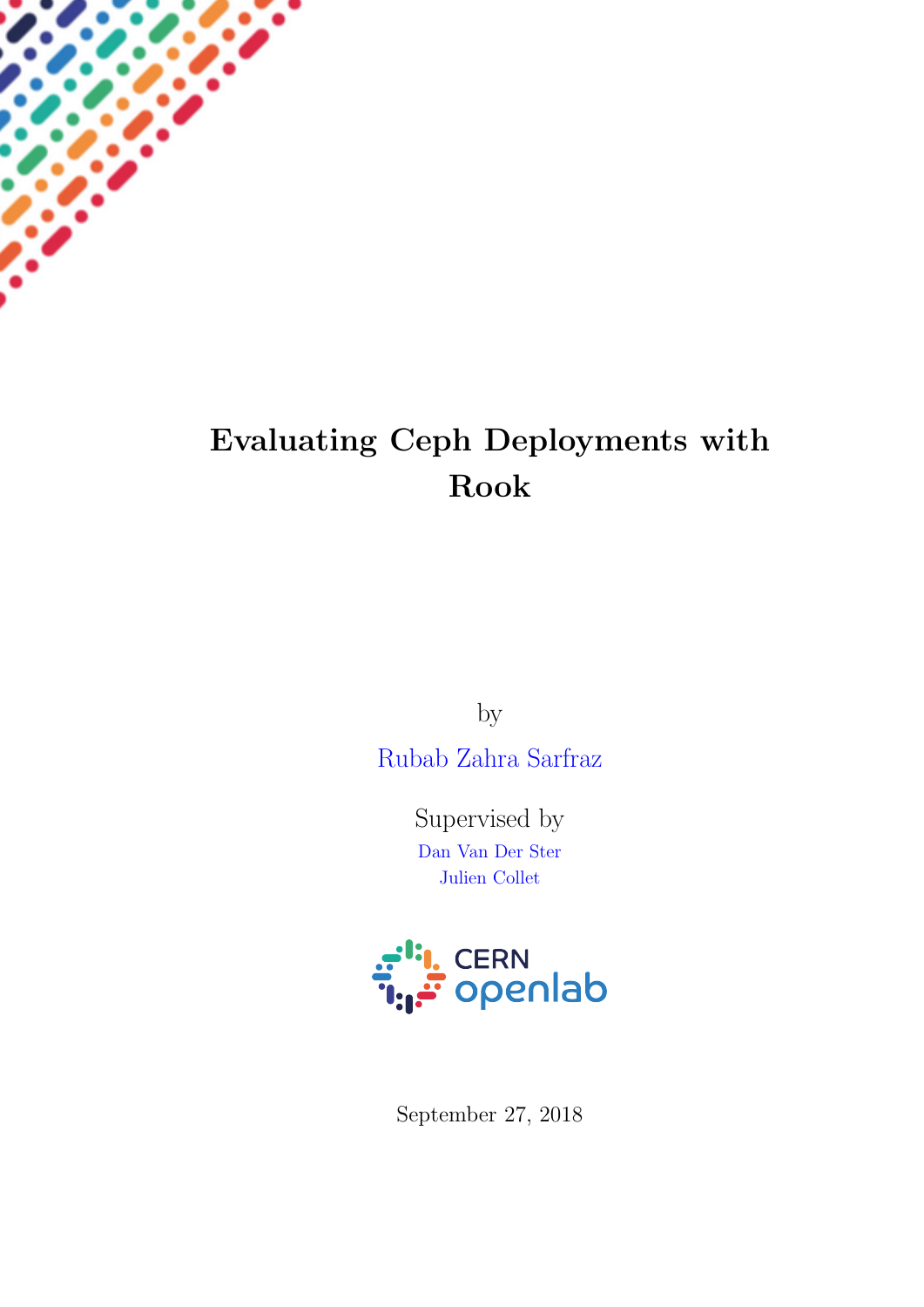# **Contents**

| $\mathbf{1}$     |                                     | <b>Introduction</b><br>$\mathbf{1}$ |                                                                              |                |  |  |
|------------------|-------------------------------------|-------------------------------------|------------------------------------------------------------------------------|----------------|--|--|
|                  | 1.1                                 |                                     |                                                                              | $\mathbf{1}$   |  |  |
|                  | 1.2                                 |                                     |                                                                              | $\overline{2}$ |  |  |
|                  |                                     | 1.2.1                               |                                                                              | $\overline{2}$ |  |  |
|                  |                                     | 1.2.2                               |                                                                              | 3              |  |  |
| $\mathbf{2}$     |                                     |                                     | <b>Background Theory</b>                                                     | $\overline{4}$ |  |  |
|                  | 2.1                                 |                                     |                                                                              | $\overline{4}$ |  |  |
|                  |                                     | 2.1.1                               |                                                                              | $\overline{5}$ |  |  |
|                  |                                     | 2.1.2                               |                                                                              | $\overline{5}$ |  |  |
|                  |                                     | 2.1.3                               |                                                                              | $\overline{7}$ |  |  |
|                  | 2.2                                 |                                     |                                                                              | 8              |  |  |
|                  |                                     | 2.2.1                               |                                                                              | 8              |  |  |
| $\bf{3}$         |                                     | <b>Project Details</b>              |                                                                              | 10             |  |  |
|                  | 3.1                                 |                                     |                                                                              |                |  |  |
|                  |                                     | 3.1.1                               |                                                                              | 10             |  |  |
|                  |                                     | 3.1.2                               |                                                                              | 15             |  |  |
|                  | 3.2                                 |                                     |                                                                              | 15             |  |  |
|                  | 3.3                                 |                                     |                                                                              | 17             |  |  |
|                  |                                     | 3.3.1                               |                                                                              | 17             |  |  |
|                  |                                     | 3.3.2                               | How to build Ceph? $\ldots \ldots \ldots \ldots \ldots \ldots \ldots \ldots$ | 18             |  |  |
|                  | 3.4                                 |                                     |                                                                              | 19             |  |  |
| $\blacktriangle$ | 21<br><b>Evaluation and Results</b> |                                     |                                                                              |                |  |  |
|                  | 4.1                                 |                                     |                                                                              |                |  |  |
|                  | 4.2                                 |                                     |                                                                              |                |  |  |
| 5                |                                     |                                     | <b>Conclusion and Future Work</b>                                            | 23             |  |  |
| 6                |                                     | <b>Appendix</b>                     |                                                                              | 24             |  |  |
|                  | 6.1                                 |                                     |                                                                              | 24             |  |  |

## [Bibliography](#page-27-0) 26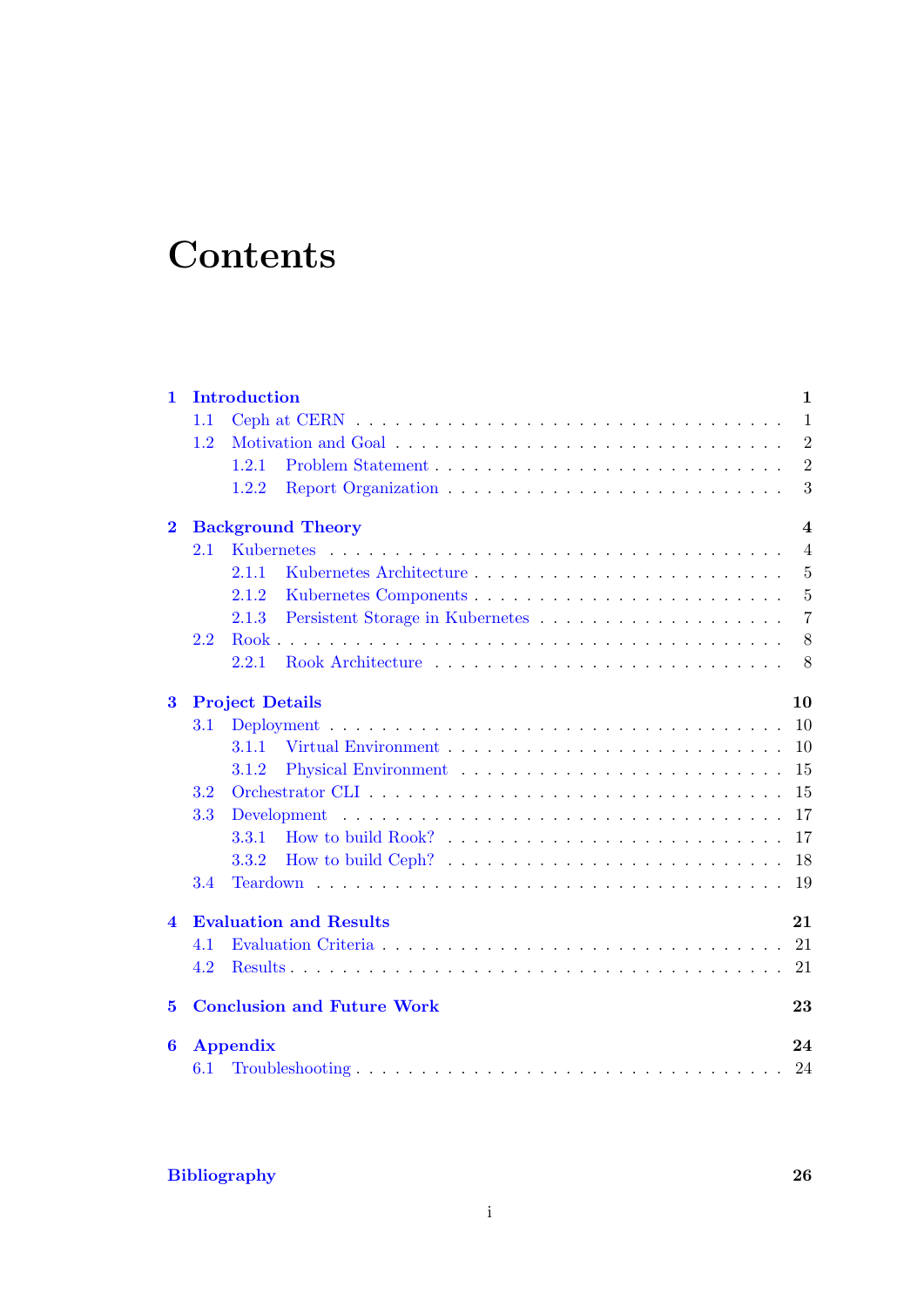## <span id="page-2-0"></span>Introduction

## <span id="page-2-1"></span>1.1 Ceph at CERN

Ceph is an open source distributed storage system that is designed for excellent reliability, performance and scalability. It was founded in 2006 and since then it has been adopted by a large number of tech giants such as RedHat, Open Suse, CERN, Cisco, SanDisk, Fujitsu etc. One of the main reason for its popularity is it provides its user with object storage, block storage and file storage all in one. It is a de facto persistent storage for block devices used by OpenStack and hence it becomes a first choice for vendors using OpenStack. At CERN, in addition to being large-scale Ceph users, people at CERN are also active contributors to Ceph components. CERN has the largest cluster of Ceph deployed in its data center. It is used for several storage use-cases such as, for:

- OpenStack Images and Volumes (RBD)
- HPC scratch spaces (CephFS)
- Private NFS-like file shares (CephFS)
- Object storage compatible with Amazon S3 (RGW)

CERN has to deal with petabytes of data so it is always on the look out for ways to simplify its cloud-based deployments. It has been actively evaluating container-based approaches that build upon its Kubernetes infrastructure. One such technology that recently caught attention was Rook; a storage orchestrator for cloud-native environments.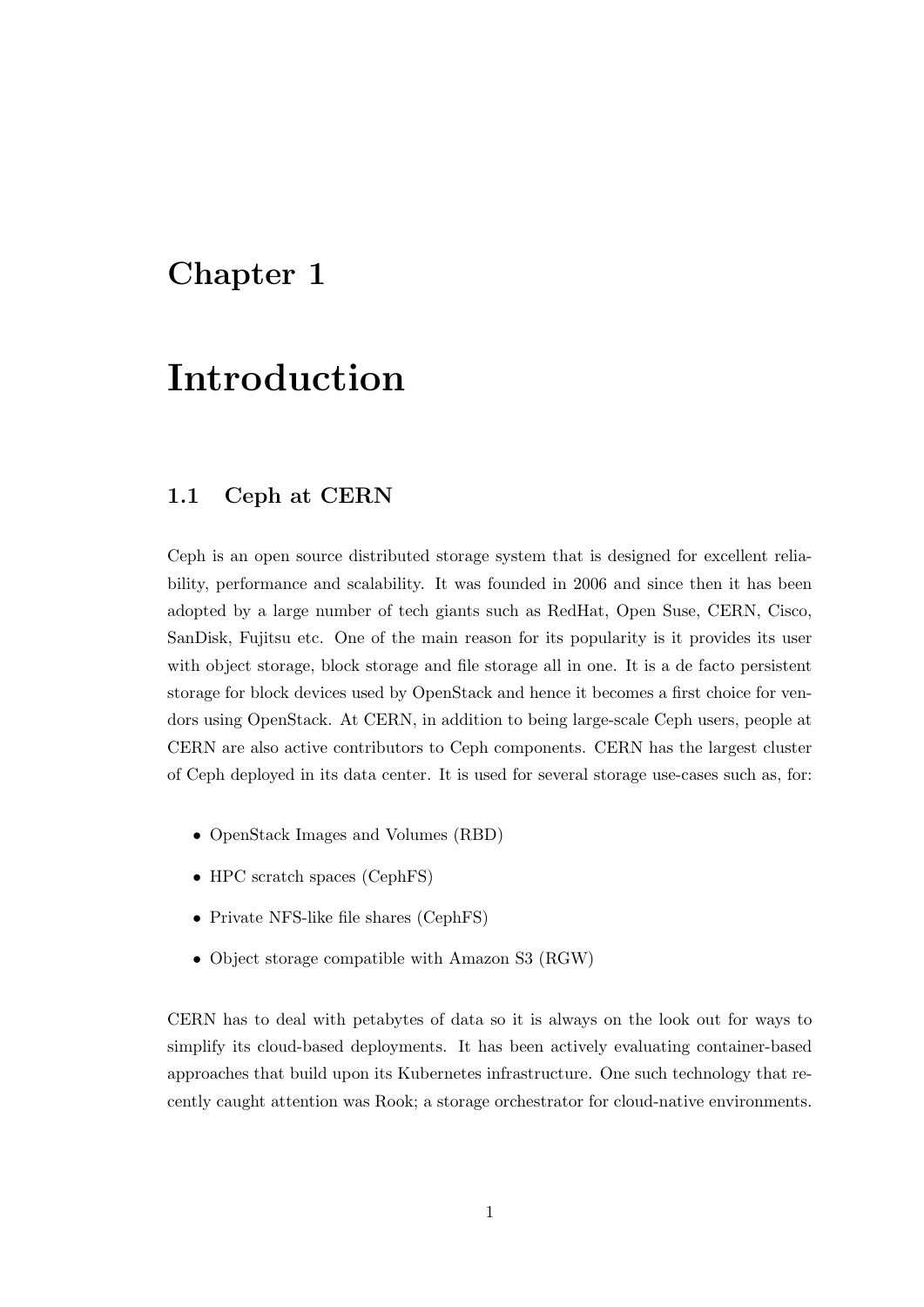### <span id="page-3-0"></span>1.2 Motivation and Goal

Although, Ceph has been satisfying its storage use-cases for years now, it would be a cherry on the top if somehow its operational complexities could be reduced. CERN currently uses a combination of kickstart and puppet to configure and manage Ceph deployments which poses some time constraints. With the recent Rook Ceph integration being in Beta stage, it made sense to evaluate it to see if future Ceph clusters could be deployed using this tool. To be precise, the following areas were hoped to be improved by Rook:

- Reduced deployment times for new clusters.
- Simplified upgrades.
- More agile horizontal scaling.
- Better failure tolerance.
- Reduced reliance on expert Ceph operators

#### <span id="page-3-1"></span>1.2.1 Problem Statement

In order to address above mentioned improvements, the idea is to deploy Ceph containers on Kubernetes cluster using Rook and to decide whether we should adopt this stack for our future clusters here at CERN or not. To be precise, the following steps were involved in this project:

- Deploy Kubernetes clusters in virtual environment
- Deploy Kubernetes cluster in physical environment
- Deploy Ceph clusters using Rook in virtual as well as physical environments using stable versions
- Deploy Ceph clusters using development code to access orchestrator command line interface
- Establish an evaluation criteria for deployments
- Compare results with previous deployment technique
- Explore further storage use-cases at CERN that are needed in orchestrator CLI
- Contribute open source code to meet those storage use-cases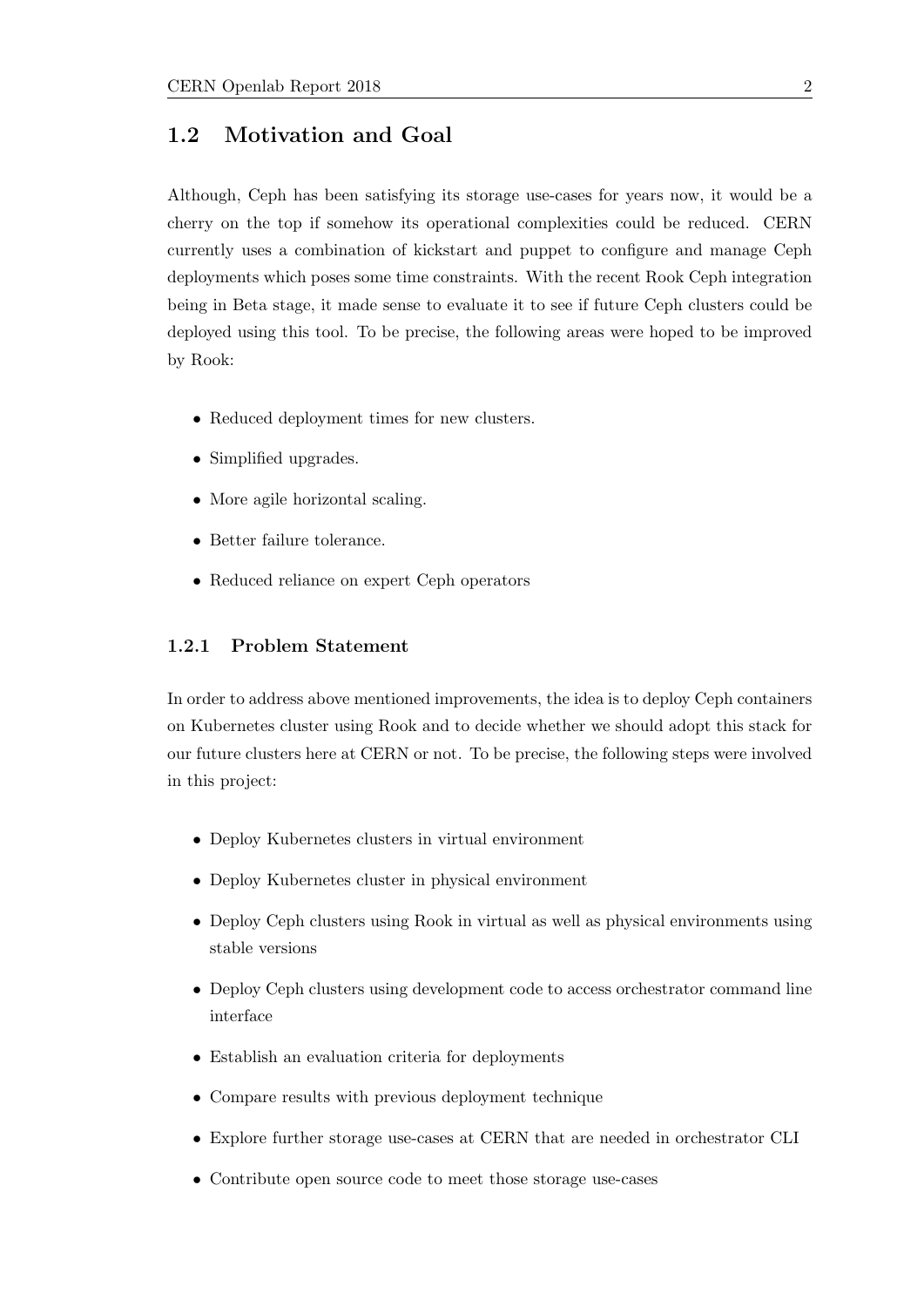#### <span id="page-4-0"></span>1.2.2 Report Organization

Chapter 2 briefly covers introduction and architecture of main technologies used in this project. Chapter 3 includes the detailed deployment process followed in this project. Chapter 4 talks about evaluation metrics and results followed by chapter 5 which covers conclusion and future work. Chapter 6 gives a list of solutions to problems faced in this project.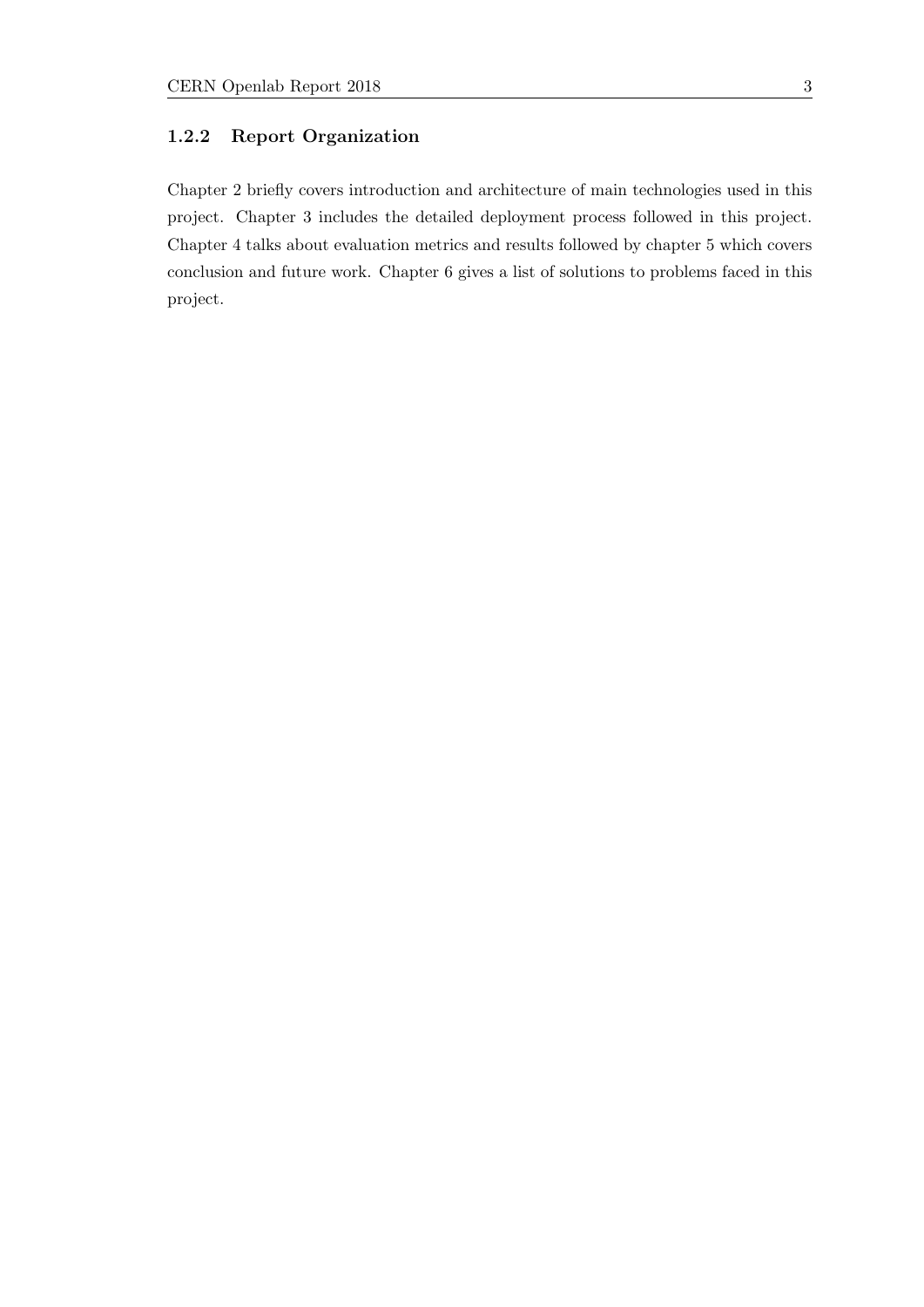## <span id="page-5-0"></span>Background Theory

In order to deploy a Rook cluster, it is necessary to gain some background knowledge about containers, Ceph, Kubernetes, Rook and all the theoretical concepts related to these, especially relevant to storage. In this section, these concepts are explained one by one.

### <span id="page-5-1"></span>2.1 Kubernetes

Kubernetes is an open source system for managing containerized applications across multiple hosts, providing basic mechanisms for deployment, maintenance, and scaling of applications. The open source project is hosted by the Cloud Native Computing Foundation (CNCF) [\[4\]](#page-27-1).

The Kubernetes project started in the year 2014 with more than a decade of experience of running production workloads at Google with Google's internal container cluster managers (Borg and Omega). It has now become the de facto standard for deploying containerized applications at scale in private, public and hybrid cloud environments. The largest public cloud platforms AWS, Google Cloud, Azure, IBM Cloud and Oracle Cloud now provide managed services for Kubernetes. An important reason for its popularity is that a user does not have to change his/her application code for making it run in a cloud. A Kubernetes user gets the freedom to decide as well as define how the applications should run and communicate. The user is also allowed to scale up/down services, perform rolling updates, switch traffic between different application versions, and more. Kubernetes also offers different interfaces and platform primitives for defining/managing applications.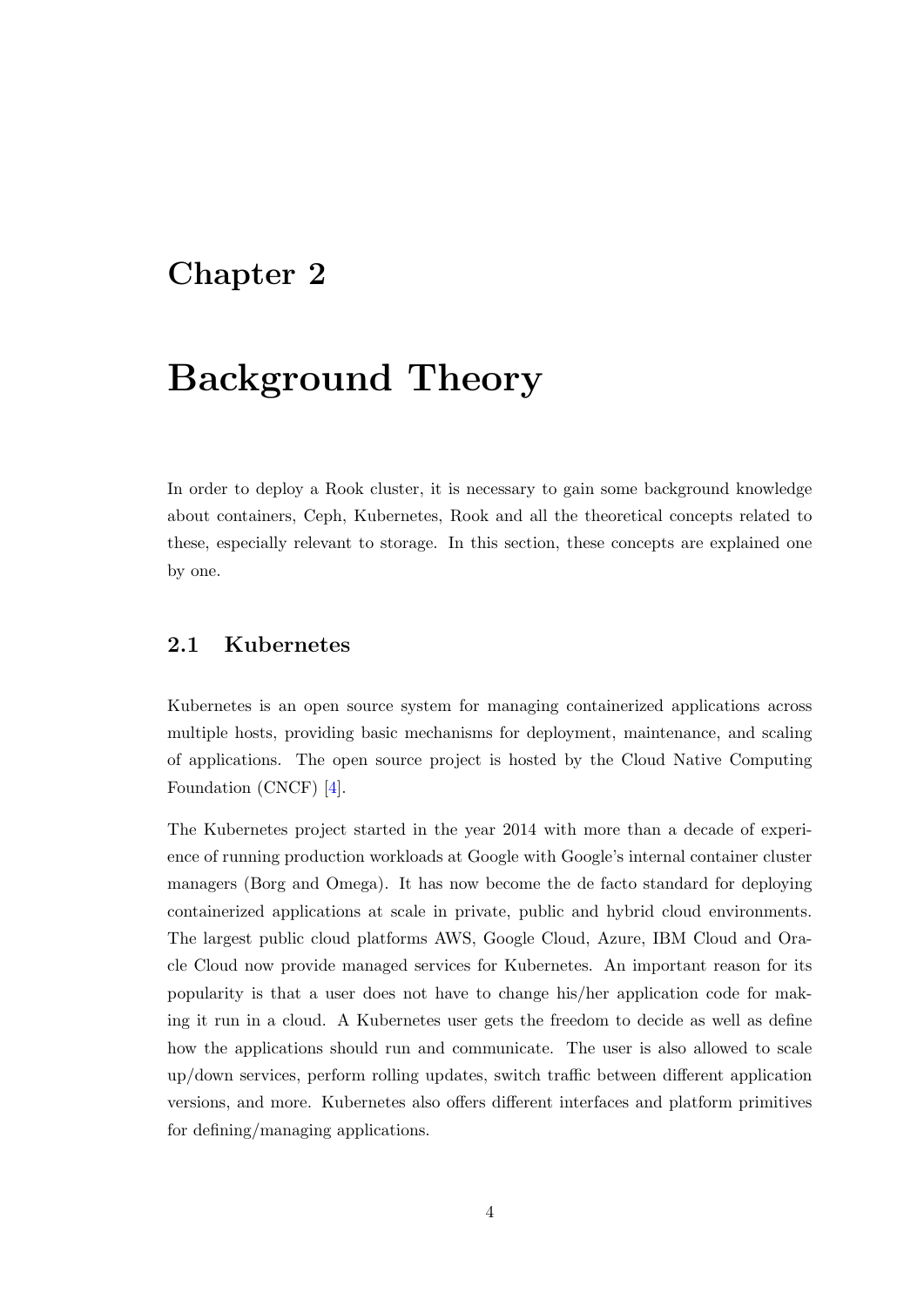#### <span id="page-6-0"></span>2.1.1 Kubernetes Architecture

On the high level, any application that runs on VMs can be deployed on Kubernetes by simply containerizing its components. This is achieved by its core features; container grouping, container orchestration, overlay networking, container-to-container routing with layer 4 virtual IP based routing system, service discovery, support for running daemons, deploying stateful application components, and most importantly the ability to extend the container orchestrator for supporting complex orchestration requirements.

Kubernetes provides a set of dynamically scalable hosts for running workloads using containers and uses a set of management hosts called masters for providing an API for managing the entire container infrastructure as it can be seen in figure 2.1. The workloads could include long-running services, batch jobs and container host specific daemons. All the container hosts are connected together using an overlay network for providing container-to-container routing. Applications deployed on Kubernetes are dynamically discoverable within the cluster network and can be exposed to the external networks using traditional load balancers. The state of the cluster manager is stored on a highly distributed key/value store etcd which runs within the master instances.

Kubernetes scheduler that runs on master hosts will always make sure that each application component is health checked, provided high availability, when the number of replicas is set to more than one each instance is scheduled in multiple hosts, and if one of those hosts becomes unavailable all the containers which were running in that host are scheduled in any of the remaining hosts. One of the fascinating capabilities Kubernetes offers is two level autoscaling. 1) First, it provides the ability to autoscale containers using a resource called Horizontal Pod Autoscaler which watches the resource consumption and scale the number of containers needed accordingly. 2) Second, it can scale the container cluster itself by adding and removing hosts depending on the resource requirements. Moreover, with the introduction of the cluster federation capability, it can even manage a collection of Kubernetes clusters which may span over multiple data centers using a single API endpoint.

#### <span id="page-6-1"></span>2.1.2 Kubernetes Components

Kubernetes is composed of various software and hardware components. It must be noted here that it is not dependent on any kind of hardware but some basic resources are needed to provision the cluster. Following is a brief introduction of the components relevant to this project.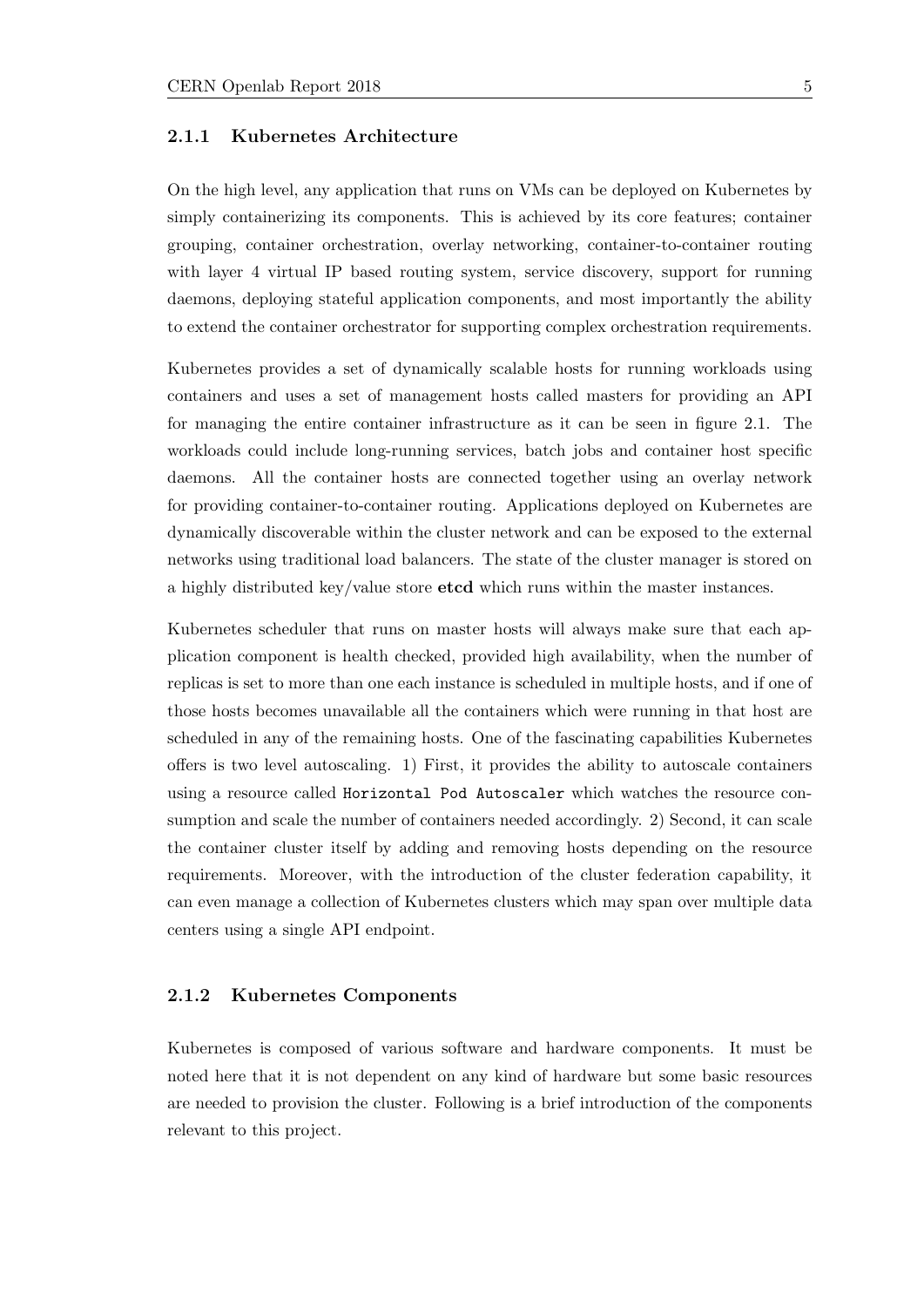

Figure 2.1: Kubernetes Architecture

#### • Containers

A container is a lighter version of virtual machine that is used to deploy applications. The programs, as well as its dependencies, are packed in one single file and shared on the internet. So anyone can download the container and deploy it on their infrastructure as per the requirement. Deployment is hassle-free with just a little setup. In Kubernetes, Linux containers host the programs. These containers are globally accepted and already have pre-built images. The images can be deployed on Kubernetes.

The containers are capable of handling multiple programs. But it is recommended to limit one process per container because it helps in troubleshooting. Updating the containers is easy and the deployment is easy if it is small. It is better to have many small containers, rather than a big one.

#### • Pods

Kubernetes has some unique features and one of them is that it does not run the containers directly. It rather wraps up one or more containers into a pod. The concept of a pod is that any containers within the same pod use the same resources and the same local network. The benefit is that the containers can communicate with each other easily. They are isolated but are readily available for communication. The pods can replicate in Kubernetes. For example, an application becomes popular and a single pod is not able to sustain the load. At that moment, Kubernetes can be configured for deploying new replicas of the pod as per the requirement. But it is not necessary that replication occurs only during heavy load. A pod can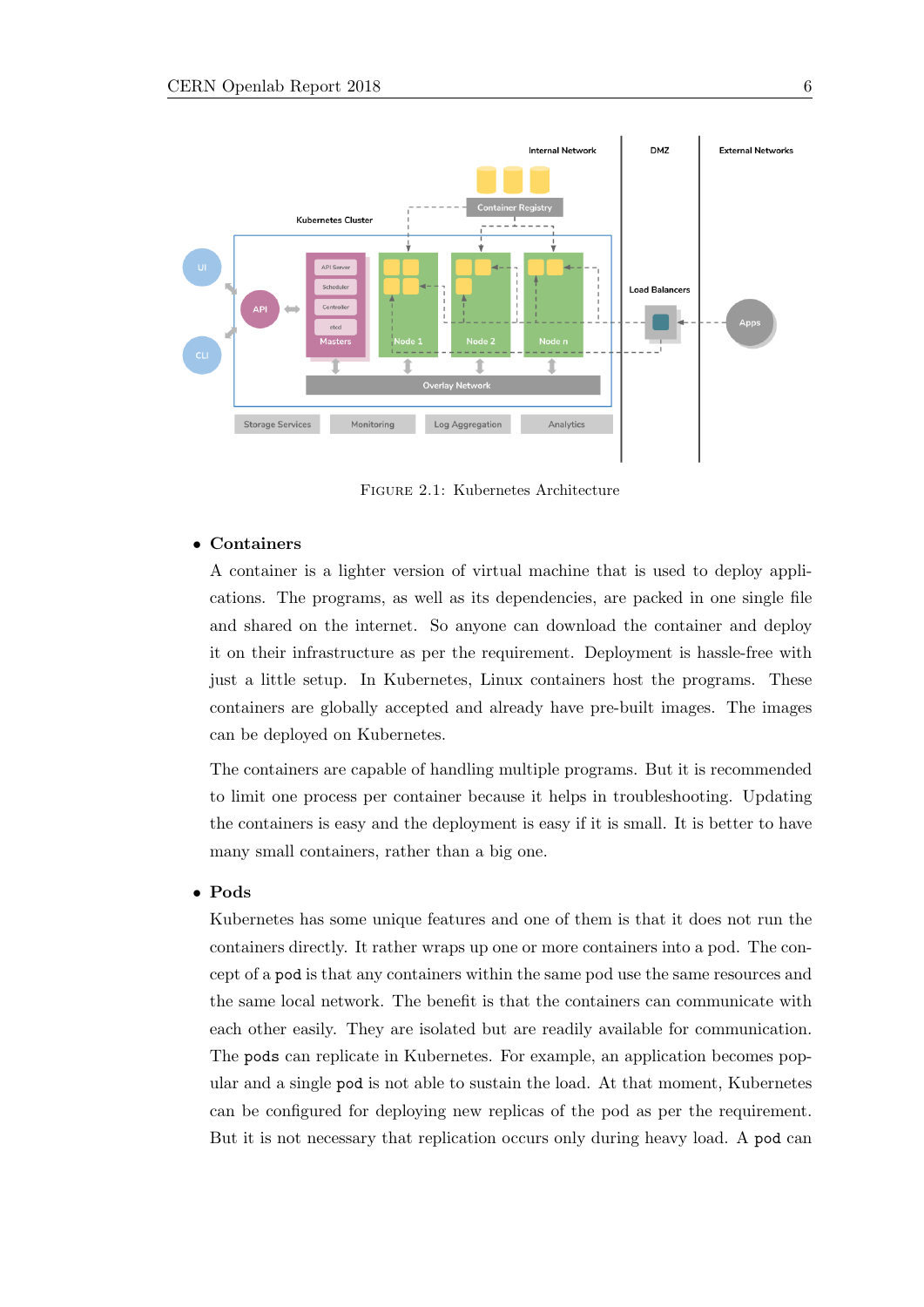replicate during normal conditions as well. This helps in uniform load balancing and resisting failures.

Pods are capable of holding multiple containers but one should limit one or two if possible. The reason is that the pods scale up and down as a single unit. The containers within the pod must also scale together with the pods. Their individual needs are not important at this stage. On the other side, this leads to wastage of resources and expensive bills.

#### • Deployment

Although, pods are the basic units in Kubernetes but they are not launched directly on a cluster. They are managed by more than one layer of abstraction. This overall makes deployment. The main purpose is to declare the number of replicas running at a time. When the deployment is added, it spins up the number of pods and monitors them. Similarly, if the pod does not exist anymore, deployment re-creates it. An interesting thing with deployment is that there is no need to deal with pods. By declaring the state of the system, everything is managed automatically.

#### • Ingress

Once the cluster is made, it is time to launch deployments of pods on the cluster. But how will a user allow external traffic to their application? As per the concept of Kubernetes, it offers isolation between pods and the outside world. To communicate with a service running within a pod, the outsider needs to open a channel. The channel is a medium of communication and is known as ingress. There are numerous ways for adding an ingress to the cluster. The most common being through an ingress controller or load balancer.

#### <span id="page-8-0"></span>2.1.3 Persistent Storage in Kubernetes

Containers by design are stateless entities. They are meant to be executed like a program, that starts and eventually stops. But the applications that containers contain need persistent ("stateful") storage to store data, such as configuration data and databases. It is only natural for users to demand persistent storage in Kubernetes clusters, and that too without worrying about how it works under the hood [\[1\]](#page-27-2).

Kubernetes solves this problem of persistence using Kubernetes Volumes. Applications that require persisting data on the filesystem may use volumes for mounting storage devices to ephemeral containers similar to how volumes are used with VMs. Kubernetes has properly designed this concept by loosely coupling physical storage devices with containers by introducing an intermediate resource called persistent volume claims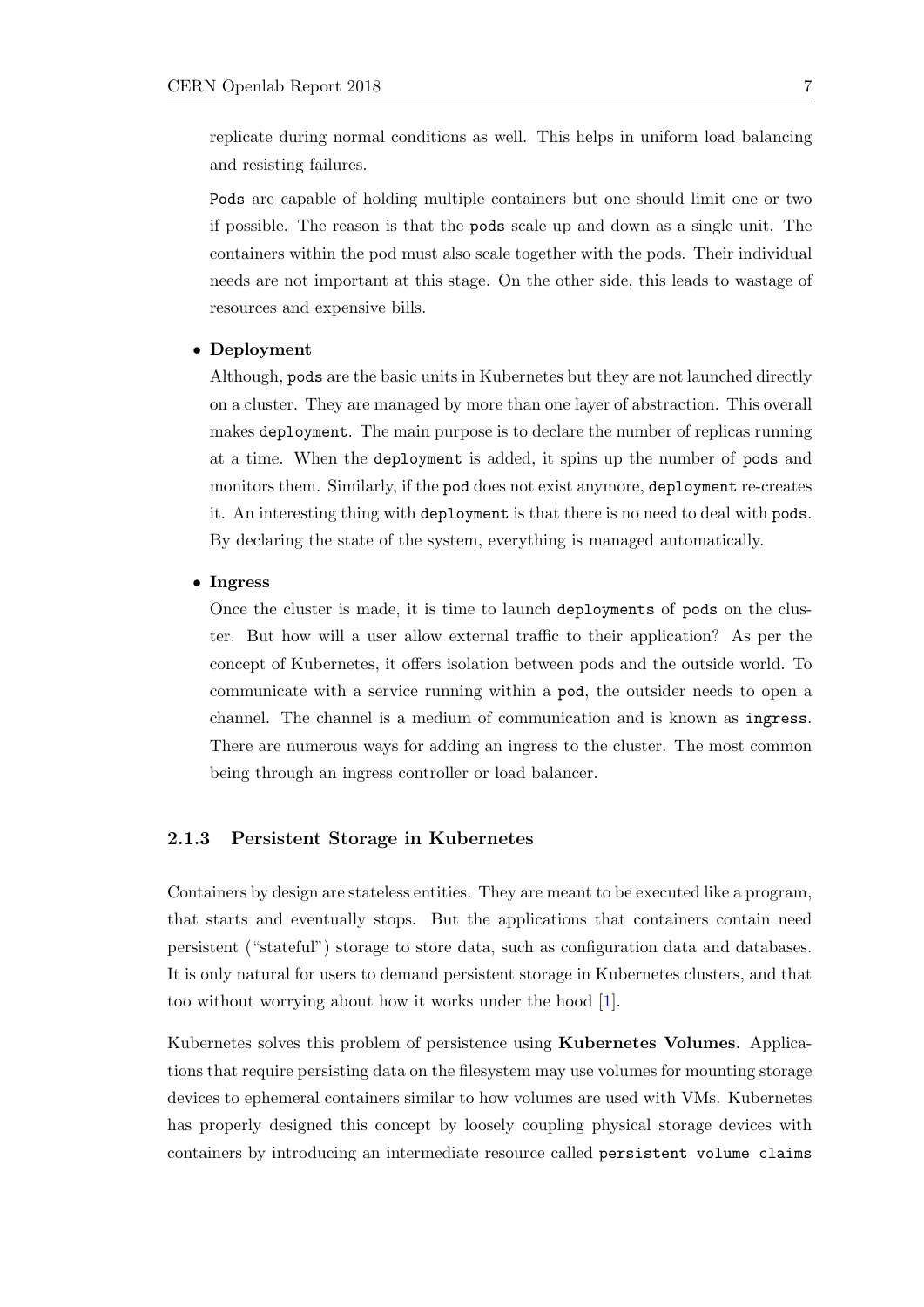(PVCs). A PVC defines the disk size, disk type (ReadWriteOnce, ReadOnlyMany, Read-WriteMany) and dynamically links a storage device to a volume defined against a pod. The binding process can either be done in a static way using PVs or dynamically be using a persistent storage provider. In both approaches, a volume will get linked to a PV one to one and depending on the configuration given data will be preserved even if the pods get terminated. According to the disk type used multiple pods will be able to connect to the same disk and read/write.

Kubernetes provides a collection of volume plugins for supporting storage services available on public cloud platforms such as AWS EBS, GCE Persistent Disk, Azure File, Azure Disk and many other well-known storage systems such as NFS, CephFS, GlusterFS, Cinder, etc.

### <span id="page-9-0"></span>2.2 Rook

Rook is an open source cloud-native storage orchestrator, providing the platform, framework, and support for a diverse set of storage solutions to natively integrate with cloudnative environments.

Rook takes storage software such as Ceph, Minio, CockroachDB etc and turn them into self-managing, self-scaling, and self-healing storage services. It does this by automating deployment, bootstrapping, configuration, provisioning, scaling, upgrading, migration, disaster recovery, monitoring, and resource management. Rook relies on Kubernetes to perform its duties such as container scheduling, management and orchestration.

Rook runs over top of Kubernetes cluster and, deploys and manages life cycle of Ceph services as Kubernetes pods. Rook also provides support for different storage backends other than Ceph such as Minio, CockarochDB etc, or one can also write its own plugin/driver for Rook.

#### <span id="page-9-1"></span>2.2.1 Rook Architecture

Rook uses Kubernetes operator [\[2\]](#page-27-3) construct as its main management resource. That means that it extends the Kubernetes API by adding additional application-specific control to create, configure, and manage complex stateful Kubernetes pods and an administrator just have to declare the desired state of their cluster. The state that will be managed by the operator includes everything necessary to get the cluster up and running and keep it healthy.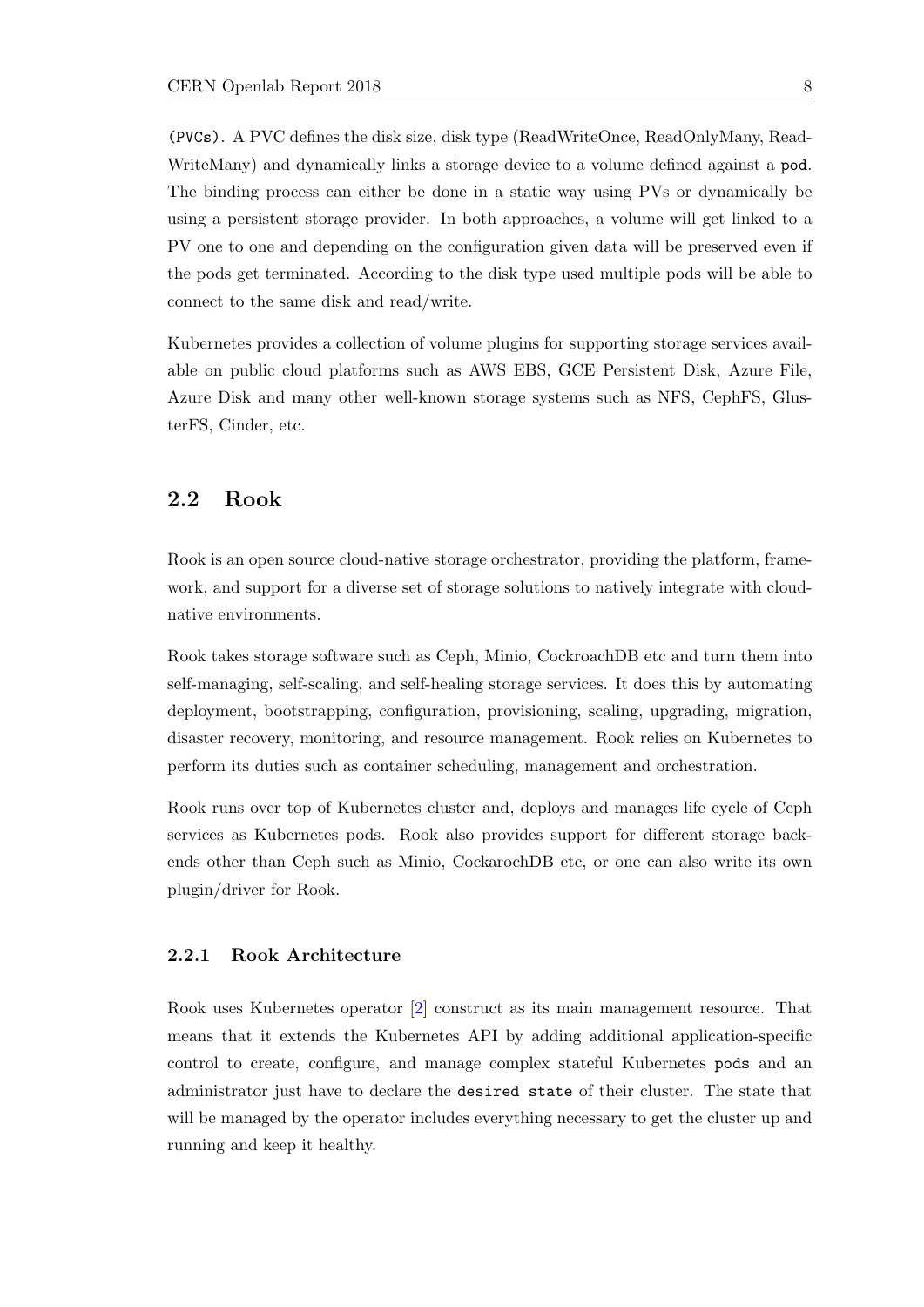

Figure 2.2: Rook Architecture

With Rook running in the Kubernetes cluster, Kubernetes applications can mount block devices and filesystems managed by Rook, or can use the S3/Swift API for object storage. The Rook operator automates configuration of storage components and monitors the cluster to ensure the storage remains available and healthy.

The Rook operator is a simple container that has all that is needed to bootstrap and monitor the storage cluster. The operator will start and monitor Ceph monitor pods and a daemonset for the OSDs, which provides basic RADOS storage. The operator manages CRDs for pools, object stores (S3/Swift), and file systems by initializing the pods and other artifacts necessary to run the services.

The operator will monitor the storage daemons to ensure the cluster is healthy. Ceph mons will be started or failed over when necessary, and other adjustments are made as the cluster grows or shrinks. The operator will also watch for desired state changes requested by the api service and apply the changes.

The Rook operator also creates the Rook agents. These agents are pods deployed on every Kubernetes node. Each agent configures a Flexvolume plugin that integrates with Kubernetes' volume controller framework. All storage operations required on the node are handled such as attaching network storage devices, mounting volumes, and formating the filesystem. [\[7\]](#page-27-4)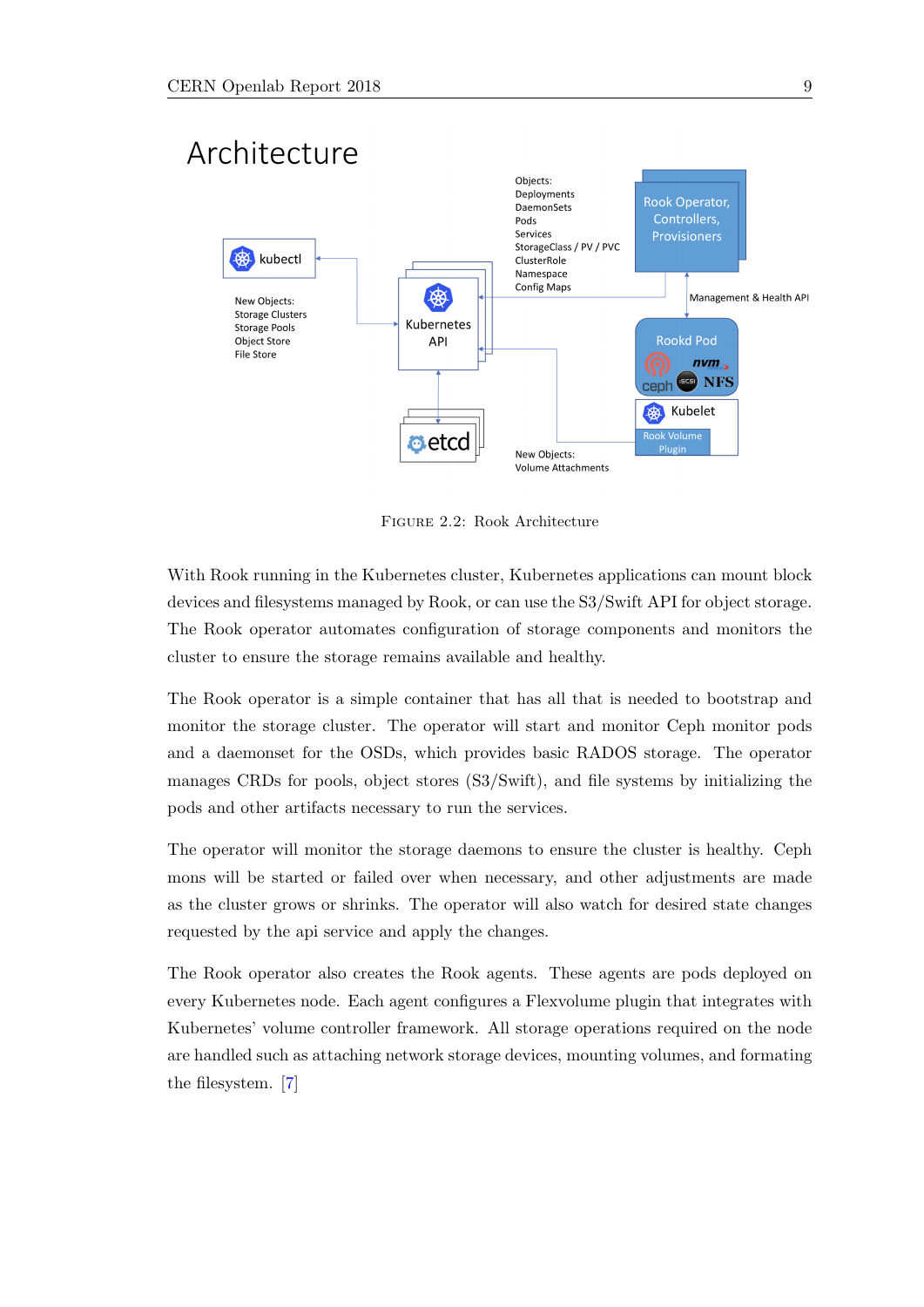# <span id="page-11-0"></span>Project Details

This project involved evaluating Ceph deployments on Kubernetes clusters using Rook and this needed to be done by taking into account CERN's storage use-cases met by Ceph. On the high level, this project can be divided into two parts: Deployment and Development. This chapter covers all the deployment and implementation details starting from deploying a Kubernetes cluster to deploying a full fledged Ceph cluster with Rook.

### <span id="page-11-1"></span>3.1 Deployment

First thing that is needed before deploying a Rook cluster is a Kubernetes cluster. Rook supports Kubernetes version 1.7 or higher, for this project version 1.10 was used. In this project, cluster deployments were tested in both virtual as well as physical environments. Details of both of these can be found in the following.

#### <span id="page-11-2"></span>3.1.1 Virtual Environment

The virtual environment used for Kubernetes cluster deployment is OpenStack's virtual machines because cloud infrastructure at CERN is powered by OpenStack. In order to deploy a new Kubernetes cluster on a bunch of virtual machines, an individual needs to have access to OpenStack container orchestration engine (coe) that is provided by OpenStack's Magnum project.

Magnum is an OpenStack API service developed by the OpenStack's containers team making container orchestration engines such as Docker Swarm, Kubernetes, and Apache Mesos available as first class resources in OpenStack. Magnum uses Heat to orchestrate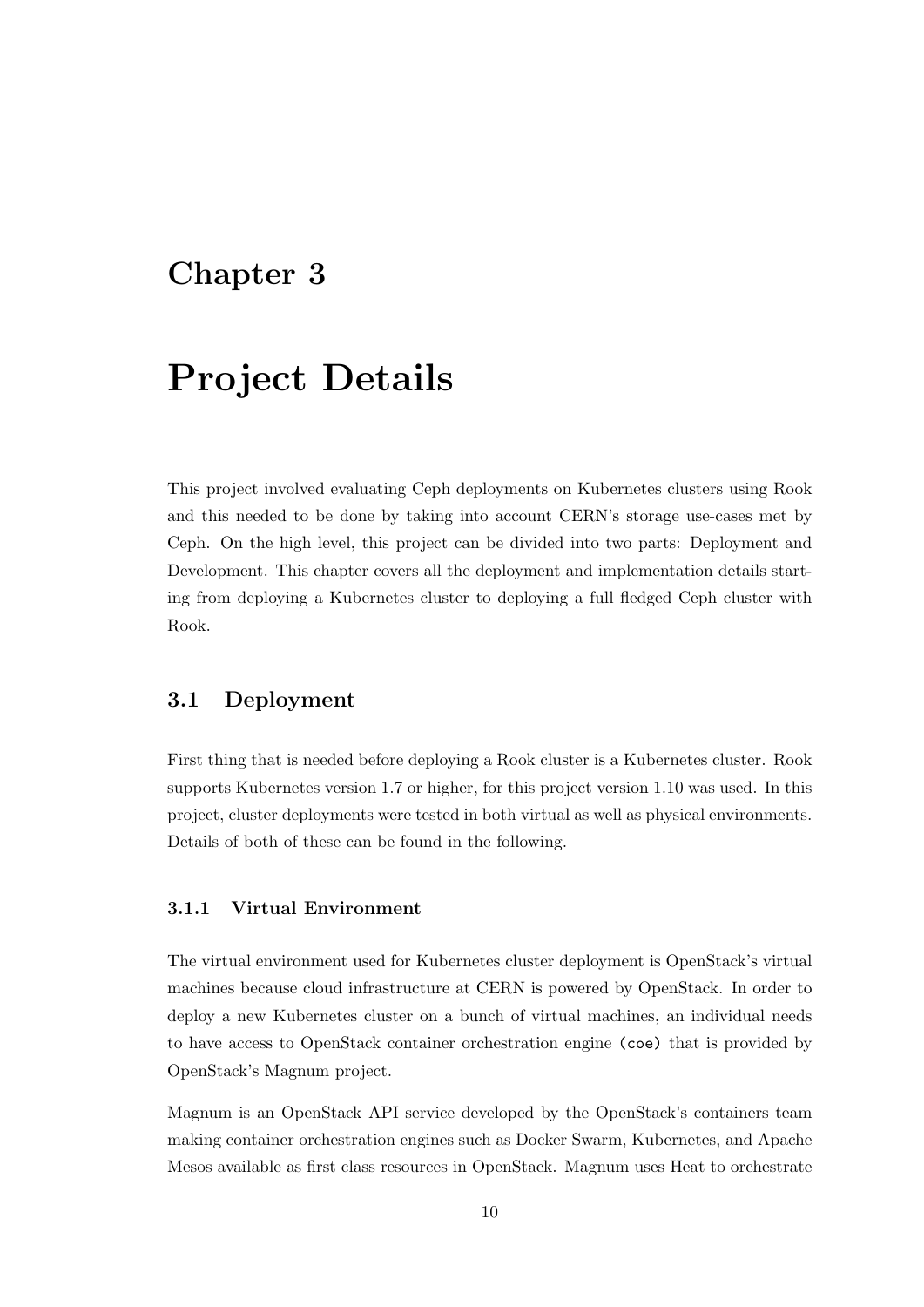an OS image which contains Docker and Kubernetes and runs that image in either virtual machines or bare metal in a cluster configuration [\[5\]](#page-27-5).

Following is a step by step guide on how to deploy a Kubernetes cluster using Openstack Magnum at CERN:

- The easiest and most flexible way of carrying things forward is to deploy an Open-Stack virtual machine and carry out rest of the operations from there. An openstack VM can be created from dashboard that can be accessed at openstack.cern.ch. After logging into lxplus.cern.ch account, connect to that VM and install all the necessary command line interfaces required for this project.
- Create a virtual environment and install python clients required. For this project, we needed openstackclient, magnumclient, heatclient and kubectl:

```
> virtualenv /usr/test_rc/activate
> source /usr/test_rc/bin/activate
> pip install python-openstackclient
> pip install python-magnumclient
> pip install python-heatclient
> cat <<EOF > /etc/yum.repos.d/kubernetes.repo
[kubernetes]
name=Kubernetes
baseurl=https://packages.cloud.google.com/yum/repos/kubernetes-el7-x86_64
enabled=1
gpgcheck=1
repo_gpgcheck=1
gpgkey=https://packages.cloud.google.com/yum/doc/yum-key.gpg \
https://packages.cloud.google.com/yum/doc/rpm-package-key.gpg
EOF
> yum install -y kubectl
```
• We are ready to deploy our Kubernetes cluster now. At CERN, we have magnum templates created for cluster deployments. Supported container orchestrators are Kubernetes, Swarm, Mesos. These templates can be listed by doing a: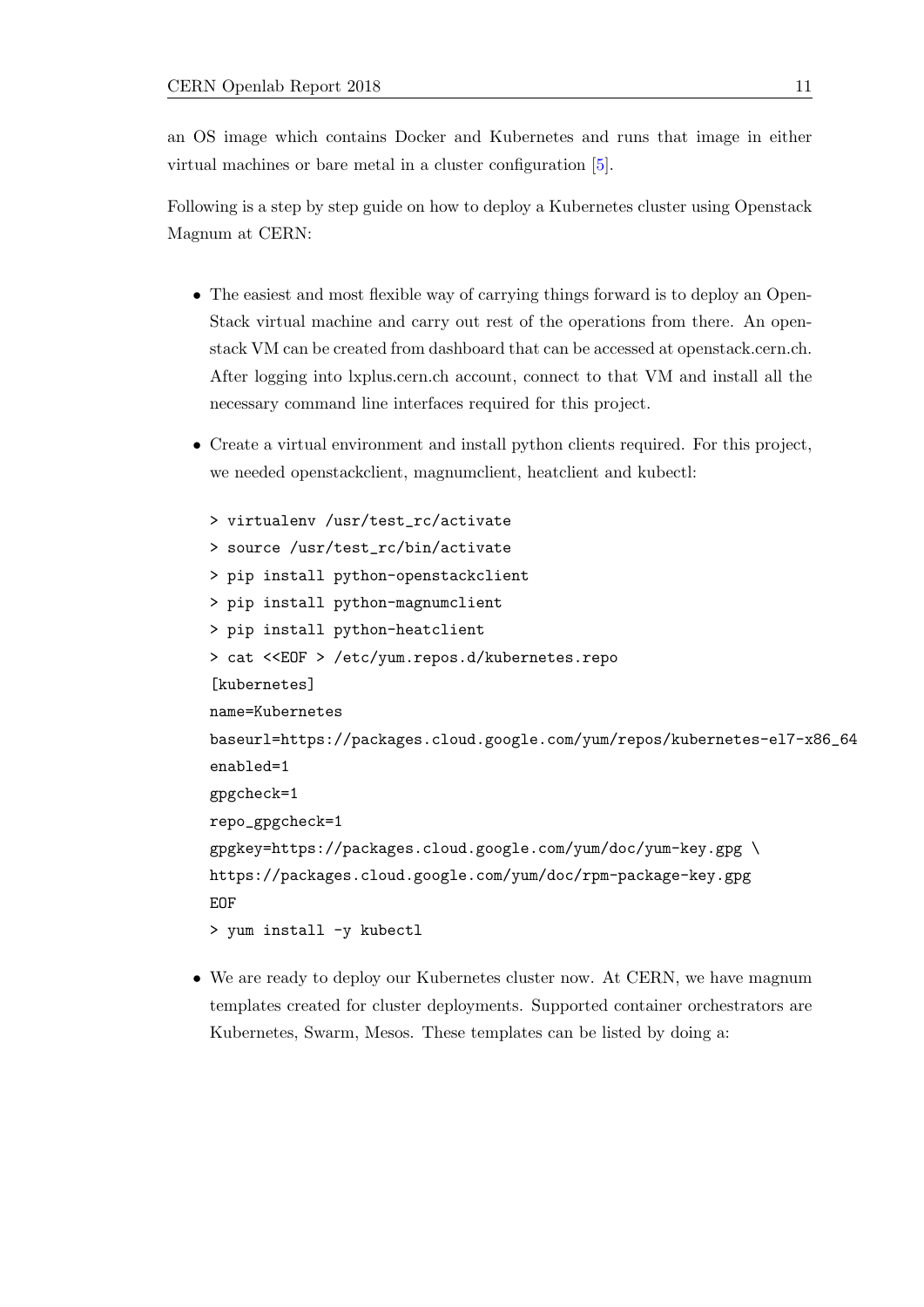> openstack coe cluster template list -------+--------------------+ | uuid | name | +------+--------------------+ | .... | swarm | | .... | swarm-preview | | .... | swarm-alpha | | .... | kubernetes | | .... | kubernetes-preview | | .... | kubernetes-alpha | | .... | dcos-preview | +------+--------------------+

We choose Kubernetes template for deploying our cluster. It deploys fedora atomic hosts of medium flavor, uses CERN's gitlab registry for docker images and flannel as a networking plugin for Kubernetes containers.

```
> openstack coe cluster create kuberook --keypair mykey \
                 --cluster-template kubernetes --node-count 2
```
Above command will start the creation process and after almost half an hour to one hour a Kubernetes cluster will be ready with 2 worker nodes and one master node.

• Next step is to source cluster credentials and start using it. This can be done as follows:

```
> openstack coe cluster config kuberook > env.sh
> source env.sh
```
It would be good idea to see the contents of config file to get an idea of things required to access a Kubernetes cluster. For instance, for above cluster, our master node is running at 188.184.29.166 and its API server is listening on port 6443.

```
apiVersion: v1
clusters:
- cluster:
    certificate-authority: /root/ca.pem
    server: https://188.184.29.166:6443
  name: kuberook
```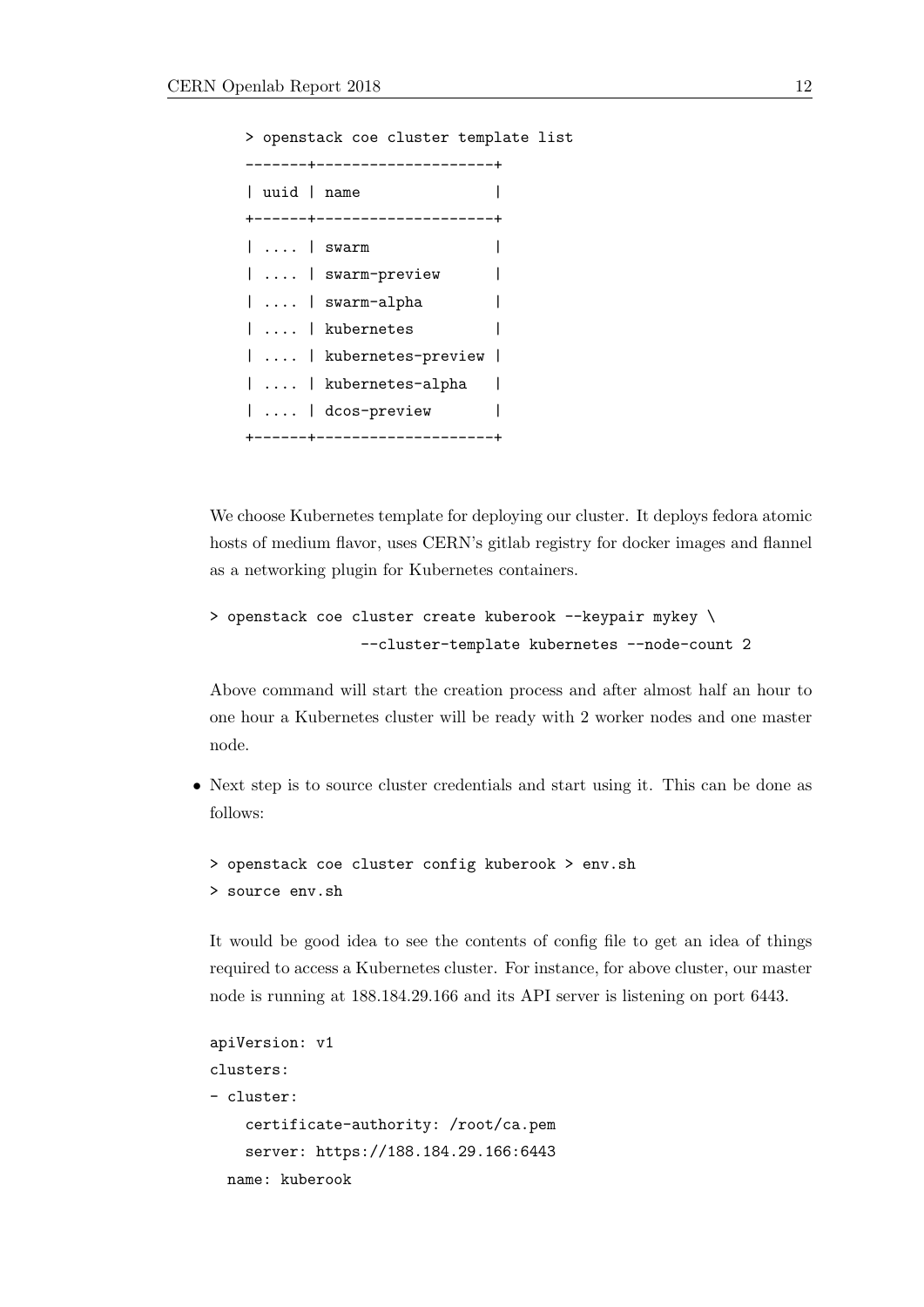```
contexts:
- context:
    cluster: kuberook
    user: admin
  name: default
current-context: default
kind: Config
preferences: {}
users:
- name: admin
  user:
    client-certificate: /root/cert.pem
    client-key: /root/key.pem
```
We can start using our Kubernetes cluster with kubectl now. It will automatically authenticate with the API using credentials provided above. It is also good idea to play around it with a bit such as listing namespaces, nodes, pods in different namespaces etc.

Now that Kubernetes cluster is ready, we can go ahead and deploy our Rook cluster. For that, we will have to clone Rook's official repository. At the time of this project, it was recommended by Rook's community to use Rook's version 0.8.0 because it offered more features than previous versions and introduced Ceph's beta version.

```
> git clone https://github.com/rook/rook.git
> git checkout tags/v0.8.0
```
In order to start a Rook cluster, the desired state of cluster is defined in YAML files. Rook already comes with example YAML files that can be tweaked according to a user's needs. Deployments start with creating operator and then rest of the cluster with Ceph services. One thing that needs to be changed before deployment is FLEXVOLUME plugin path in operator.yaml because Rook uses FlexVolume to integrate with Kubernetes for performing storage operations so overriding it with desired directory is mandatory. In some operating systems where Kubernetes is deployed, the default Flexvolume plugin directory (the directory where FlexVolume drivers are installed) is read-only. In these cases, the kubelet needs to be told to use a different FlexVolume plugin directory that is accessible and read/write (rw). It is done by updating a field in operator.yaml. If it is not configured, rook-agent pods will crash and storage would not work.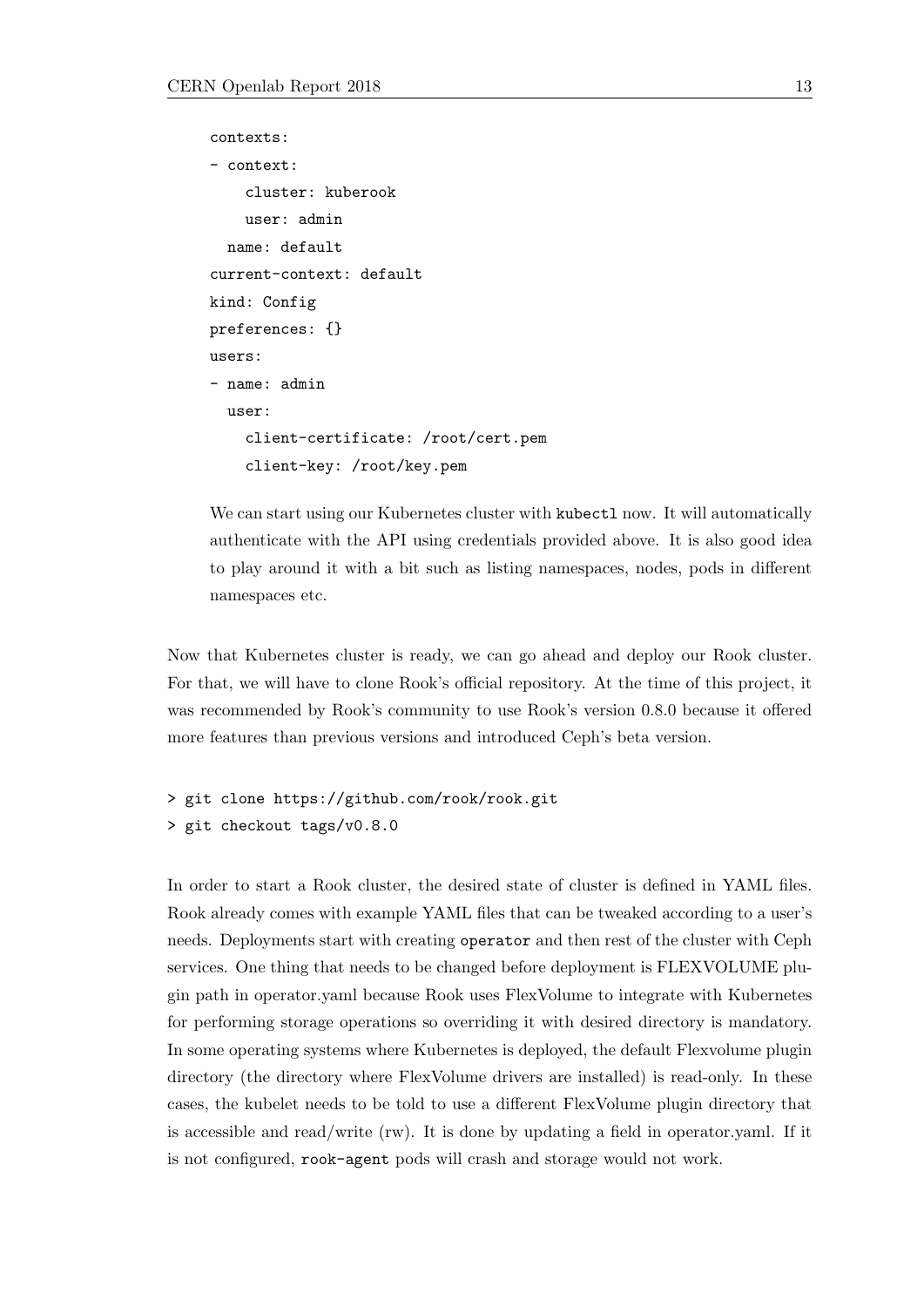> cd rook/cluster/examples/kubernetes/ceph

Find the following lines in operator.yaml file and update the value with the path below:

```
- name: FLEXVOLUME_DIR_PATH
 value: "/var/lib/kubelet/volumeplugins"
```
Now, we can deploy our cluster by doing:

> kubectl create -f operator.yaml

rook-ceph-system namespace should appear in Kubernetes cluster:

| STATUS | AGE. |
|--------|------|
| Active | 42ዓ  |
| Active | 42d  |
| Active | 42d  |
| Active | 6d   |
|        |      |

and in that namespace, following pods should exist:

| > kubectl get pods -n rook-ceph-system |     |         |                |    |
|----------------------------------------|-----|---------|----------------|----|
| rook-ceph-agent-cp8pm                  | 1/1 | Running | $\overline{0}$ | 6d |
| rook-ceph-agent-qwnx8                  | 1/1 | Running | 0              | 6d |
| rook-ceph-agent-rrpm5                  | 1/1 | Running | 0              | 6d |
| rook-ceph-operator-6757648f75-n56sk    | 1/1 | Running | 0              | 6d |
| rook-discover-2svtc                    | 1/1 | Running | 0              | 6d |
| rook-discover-7x6n8                    | 1/1 | Running | 0              | 6d |
| rook-discover-cz159                    | 1/1 | Running | 0              | 6d |
|                                        |     |         |                |    |

Operator pod starts rook-agent and rook-discover pods on every Kubernetes node. rook-agent configures storage plugin with kubelet and rook-discover pods discover different disks and their partitions on every node. After these, rook-operator waits for rook-ceph namespace to be created so that it can spawn the rest of Ceph services.

> kubectl create -f cluster.yaml

> kubectl get pods -n rook-ceph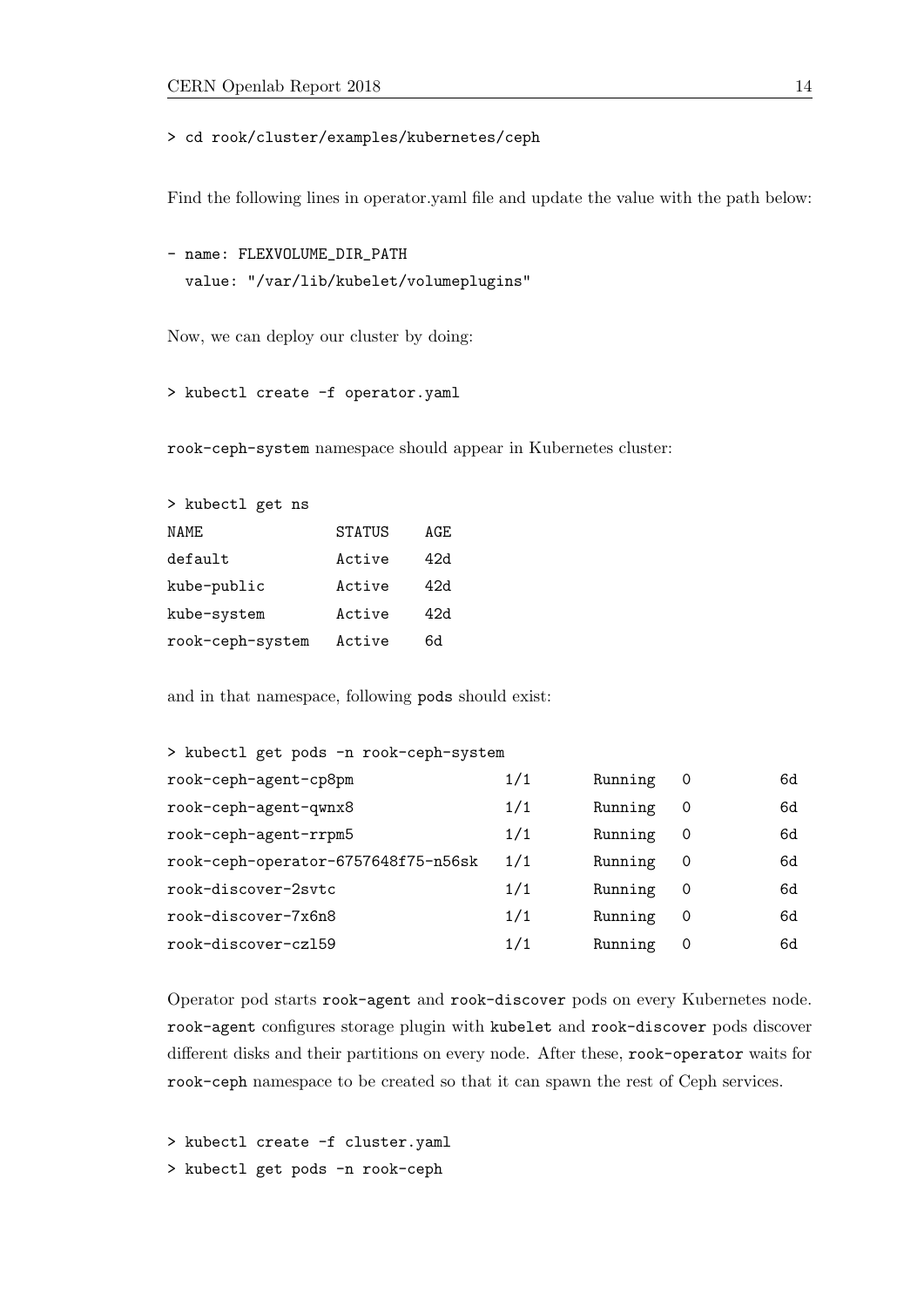| rook-ceph-mgr-a-bc965f98f-6f589      | 1/1 | Running   | 0        | 6d |
|--------------------------------------|-----|-----------|----------|----|
| rook-ceph-mon0-ftkqr                 | 1/1 | Running   | $\Omega$ | 6d |
| rook-ceph-mon1-w6rs7                 | 1/1 | Running   | $\Omega$ | 6d |
| rook-ceph-mon2-vrk9c                 | 1/1 | Running   | $\Omega$ | 6d |
| rook-ceph-osd-id-0-655b6fd69-f9tb9   | 1/1 | Running   | $\Omega$ | 6d |
| rook-ceph-osd-id-1-f7989966c-259kd   | 1/1 | Running   | $\Omega$ | 6d |
| rook-ceph-osd-id-2-5f5dd7c474-spdz4  | 1/1 | Running   | $\Omega$ | 6d |
| rook-ceph-osd-prepare-minion-0-qf6z8 | 0/1 | Completed | $\Omega$ | 6d |
| rook-ceph-osd-prepare-minion-1-m2v5b | 0/1 | Completed | $\Omega$ | 6d |
| rook-ceph-osd-prepare-minion-2-x15sp | 0/1 | Completed | $\Omega$ | 6d |

Rook deploys monitor pods according to the specifications in operator.yaml.

rook-ceph-osd-prepare pods get deployed on every Kubernetes node and are responsible for detecting devices and partitioning them. Their state is meant to be Completed because their sole job is to prepare the nodes for OSD deployment. Currently, only one mgr pod can be deployed with Rook but more will be supported in future releases. Rest of the example YAML files are available and can be used to deploy filesystem and object store.

#### <span id="page-16-0"></span>3.1.2 Physical Environment

Physical environment used for this project consisted of bare metal hosts managed by OpenStack Ironic [\[3\]](#page-27-6) because it is the primary source of provisioning and maintaining bare metal at CERN. Each node consisted of more than 50 disks with each disk having 5.5 TB of disk space. Rook deployment process on these bare metal nodes is the same as in virtual environment, except for initial configuration. The initial configuration is not required when a new cluster is being deployed on on ironic nodes, but in this project, ironic nodes were added to a running cluster i.e. cluster running in virtual environment was extended by adding more Kubernetes nodes but now these Kubernetes nodes were bare metal machines instead of virtual machines. This was done by creating a stack in Ceph Ironic project and providing Kubernetes's master node credentials to worker nodes in this new stack. Rest of the details can be found in the README file.

### <span id="page-16-1"></span>3.2 Orchestrator CLI

One of the major aspect of this project was to use orchestrator command line interface and explore what it had to offer. Orchestrator CLI is an extension to Ceph MGR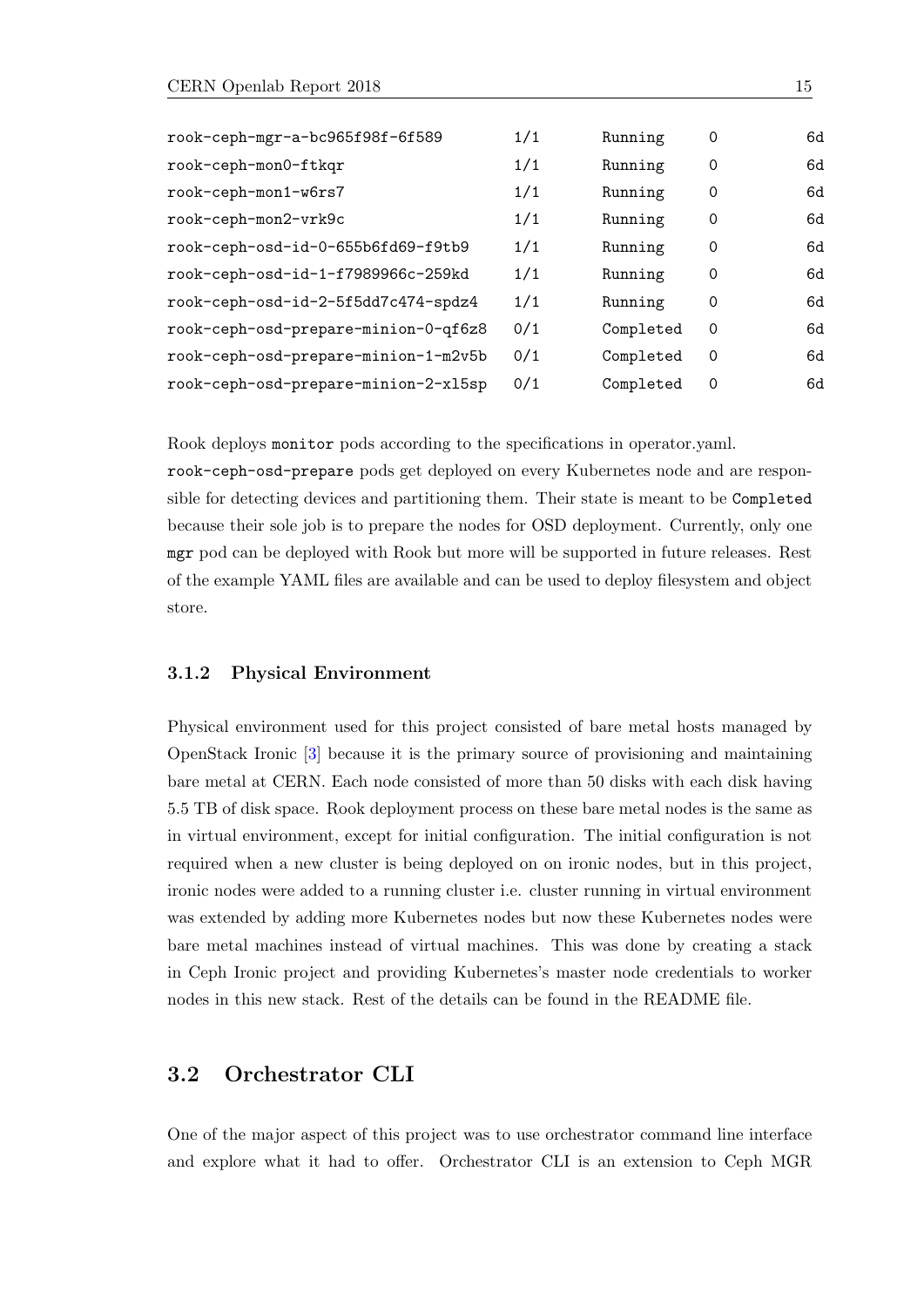daemon and it brings orchestration functionality to Ceph so that Ceph does not have to be dependent on external orchestrators. It also makes it easy for people who are already familiar with Ceph CLI to perform orchestration tasks through same interface. Currently, it offers following functionality:

- It can list devices on nodes
- It can check its own status
- It can add services to running cluster e.g. it can add OSDs on specific nodes, MDS to specific filesystem and RGW to objectstore.
- It can get status for running services (OSD, MDS, RGW)

In order to start using orchestrator CLI, some additional steps are required.

- Ceph operations can be performed easily by deploying rook-ceph-toolbox pod and accessing CLI from there. All the basic tools are already installed there.
	- > kubectl create -f toolbox.yaml
- Connect to that pod and start using Ceph CLI.
	- > kubectl -n rook-ceph exec -it rook-ceph-tools bash
	- > ceph -s
- Orchestrator CLI module is not enabled by default so it needs to be explicitly enabled and its backend is also needed to be set.
	- > ceph mgr module enable orchestrator\_cli
	- > ceph mgr module enable rook
	- > ceph orchestator set backend rook
- It is enabled now and ready to use. Following is an example of how can an OSD be added on a certain drive:

```
> ceph orchestrator device ls
```

```
> ceph orchestrator service add osd rook-ironic-node:sdb
Success.
```

```
> ceph orchestrator service status osd 0
```
It must be noted here that these operations of adding services are asynchronous that is Success message does not guarantee that OSD pod has been created in cluster. An important thing to mention here is that OSD would not be added to cluster if cluster level storage is used instead of node level. These settings can be found in operator.yaml.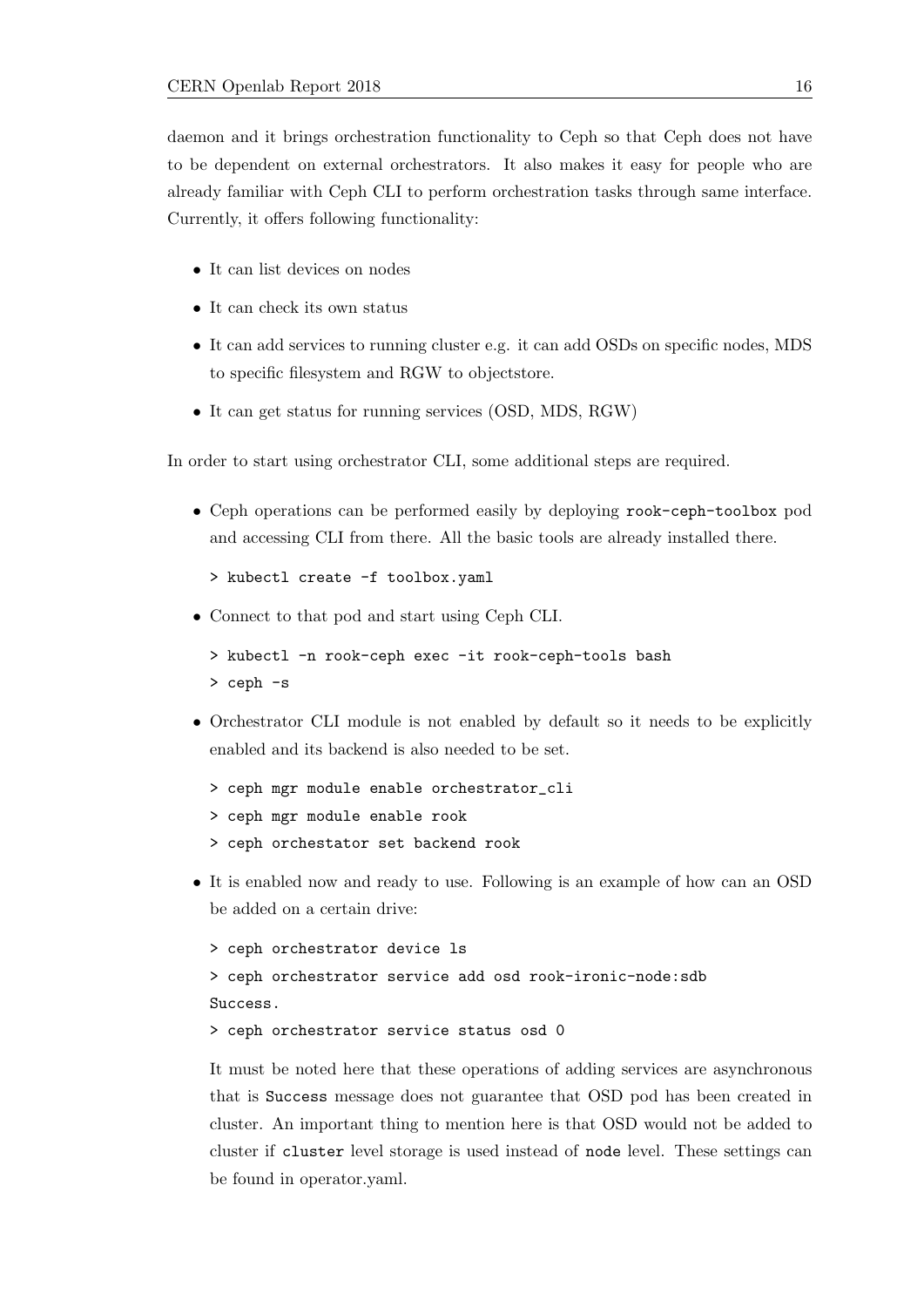### <span id="page-18-0"></span>3.3 Development

If the contents of operator.yaml are observed, it can be seen that the name of docker image used for operator deployment is rook/ceph by default. This is the same image that is used for deployment of rest of the Ceph pods as well, meaning that this one docker image has Rook as well Ceph binaries. On the system where Rook is built, it should be outputting an image with a name like <some hash>/ceph-amd64 (visible in docker image ls) – this corresponds to rook/ceph:v0.8.0 (the friendly tag only gets applied when pushing it to a repository). Docker image naming can be confusing, because the real identifier of an image is its hash, and the names we refer to are specific to a repository (or to person's local system).

That default rook/ceph:v0.8.0 image contains Ceph binaries from the luminous release, which are downloaded as RPMs by the Rook build process.

#### containers:

```
- name: rook-ceph-operator
  image: rook/ceph:v0.8.0
```
#### <span id="page-18-1"></span>3.3.1 How to build Rook?

In order to build Rook locally, two things need to be ensured 1) Go lang is installed 2) Paths for Go are correctly set. After making sure these two requirements are met, checkout to Rook's branch, for this project release-0.8 was checked out with tag 0.8.0. Then do a make in Rook's directory. If any kind of errors are faced refer to the troubleshooting section in the end.

After successful built of Rook, following docker images should be seen:

| > docker images                     |        |                     |             |
|-------------------------------------|--------|---------------------|-------------|
| build-6d4fb/minio-amd64             |        | latest a124380bf386 | 9 days ago  |
| build-6d4fb/cockroachdb-amd64       | latest | 428caee3814e        | 9 days ago  |
| build-6d4fb/ceph-amd64              |        | latest aaf02ee8dada | 9 days ago  |
| build-6d4fb/ceph-toolbox-amd64      | latest | c3eed29fb85e        | 3 weeks ago |
| build-6d4fb/ceph-toolbox-base-amd64 | latest | dec5c1d0db82        | 3 weeks ago |

The image that is of our interest is build-6d4fb/ceph-amd64. Development workflow from now onwards might vary from environment to environment, but for this project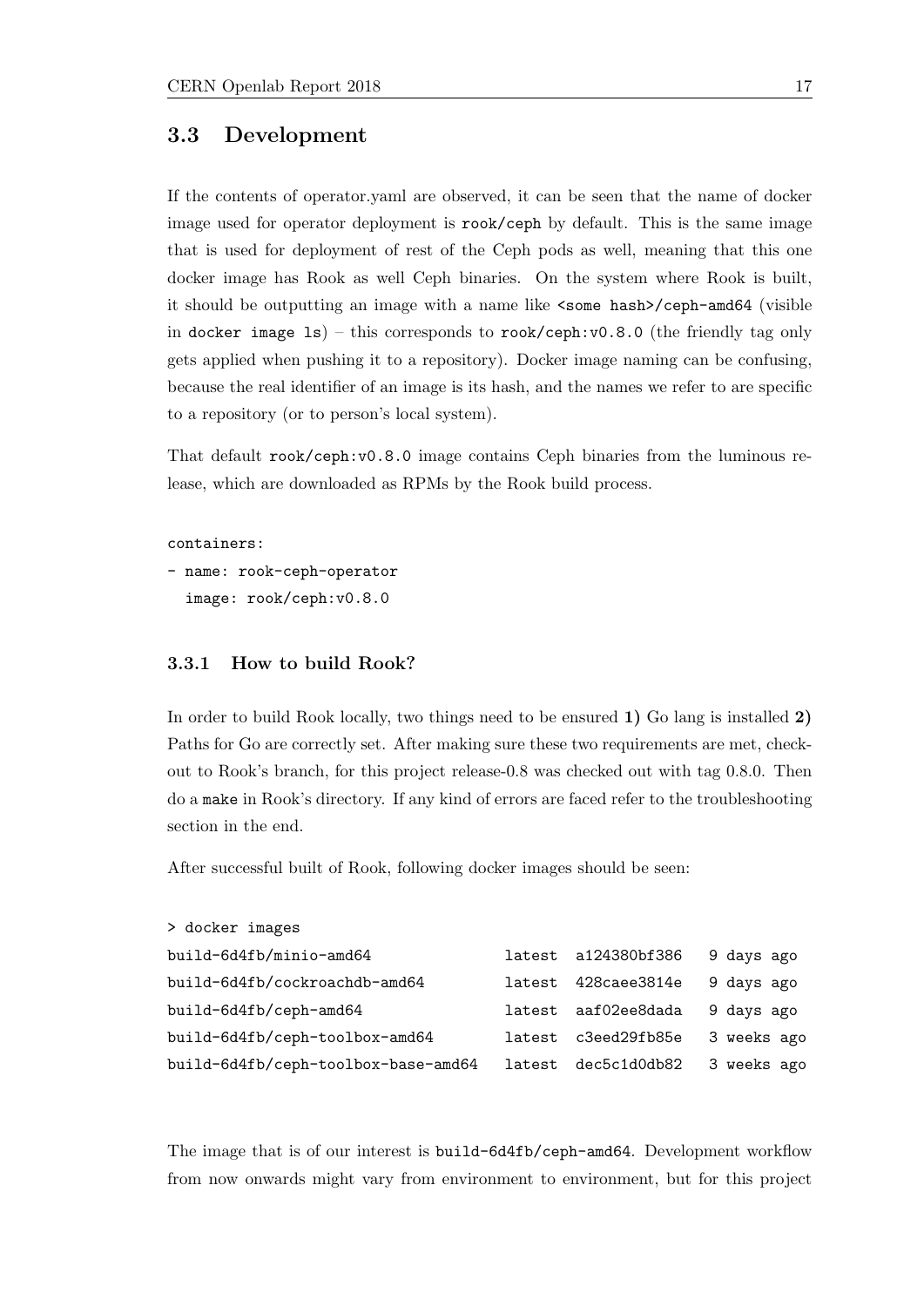the development environment was distributed. What that means is Rook and Ceph were built on two separate machines and then combined together in one image. In order to use this image build-6d4fb670/ceph-amd64 for injecting our desired Ceph binaries instead of ones released by Rook's official repository, we have to push this image to a docker repository. This project used docker hub as image hosting site. One important think to mention here is at the time of this project, the Orchestrator CLI needed some privilege from Rook's side which was not merged so this patch here [\[8\]](#page-27-7) was applied.

> docker image tag build-6d4fb/ceph-amd64 <username>/ceph-amd64:<version> > docker push image <username>/ceph-amd64:<version>

It needs to be ensured that our system can push to a certain repository on docker hub and also, that repository should exist in docker hub. For instance, in above example, <username> should exist on docker hub and it should be public. If it is not public, some extra steps are needed for setting up the credentials. Alternatively, any image hosting site could have been used e.g. CERN has its own private registry as well hosted on gitlab or if Rook and Ceph are built on the same system then using a local docker registry would be convenient. This whole process of Rook build was carried out on the same virtual machine that was created for accessing and deploying cluster.

#### <span id="page-19-0"></span>3.3.2 How to build Ceph?

After our Rook and Ceph image becomes available for use, we turn to Ceph side. This step was needed because we wanted to use current Ceph master branch, not the one released by official Rook. As mentioned earlier, one vital aspect of this project was to use orchestrator command line interface and it was available in Ceph's master branch. It should be also noted here that when this project was initiated, orchestrator CLI code was still in development phase and not in master branch so some additional steps were taken to make it stable but these steps are not required now as code has been merged into master branch of Ceph. Initial step to generate Ceph binaries of our interest is to build Ceph and that process is same as traditional Ceph build process i.e.

- > git clone https://github.com/ceph/ceph.git
- > ./install\_deps
- > ./do\_cmake.sh
- > make -j(NO\_OF\_PROCESSORS)

After getting a successful build of master branch, we have our Ceph binaries to replace in build-6d4fb/ceph-amd64 docker image. This process has been simplified by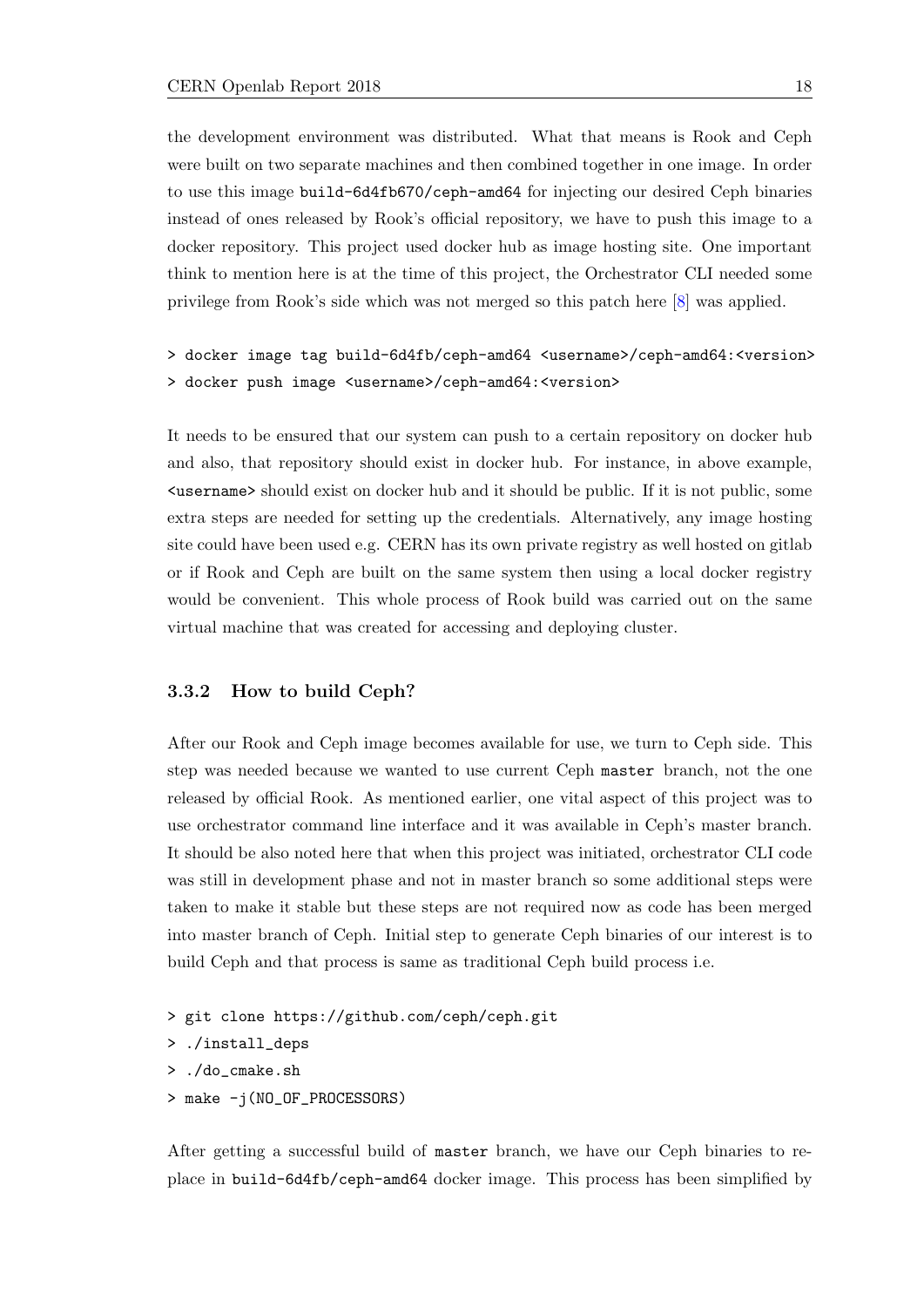kubejacker.sh script found in ceph/src/script/kubejacker. It will take that same image and overwrite the Ceph binaries with those from a local built tree. The only thing that needs to be added are REPO and BASEIMAGE environment variables in that script according to the development environment being used. For our case, it was like that:

REPO=<username> BASEIMAGE=REPO/ceph-amd64:<version> IMAGE=ceph

and the last three lines where pods are being killed needed to be commented out because cluster is not accessible from this machine. TAG can be set according to your desire and this IMAGE:TAG is the same name as used in operator.yaml. We run our kubejacker.sh script from ceph/build directory and the respective docker image will be pushed to docker hub. The host used for this purpose was cephbuild.cern.ch.

### <span id="page-20-0"></span>3.4 Teardown

Tearing down cluster is a simple process but the order of commands needs to ensured otherwise pods can get stuck in TERMINATING state for long. Following is a step by step guide on how to do that:

• First of all delete all the file and block artifacts deployed in the cluster:

kubectl delete -n rook-ceph pool replicapool kubectl delete storageclass rook-ceph-block kubectl delete -f kube-registry.yaml

• After that, delete rest of the cluster by removing cluster CRD:

```
kubectl -n rook-ceph delete cluster.ceph.rook.io rook-ceph
```
This will clean up the cluster if rook/ceph:v0.8.0 is being used but since our project is using custom docker image, we will need to do a:

kubectl delete -f cluster.yaml

to delete all the resources in our cluster.

• In the end, rook operator and agent need to be cleaned up.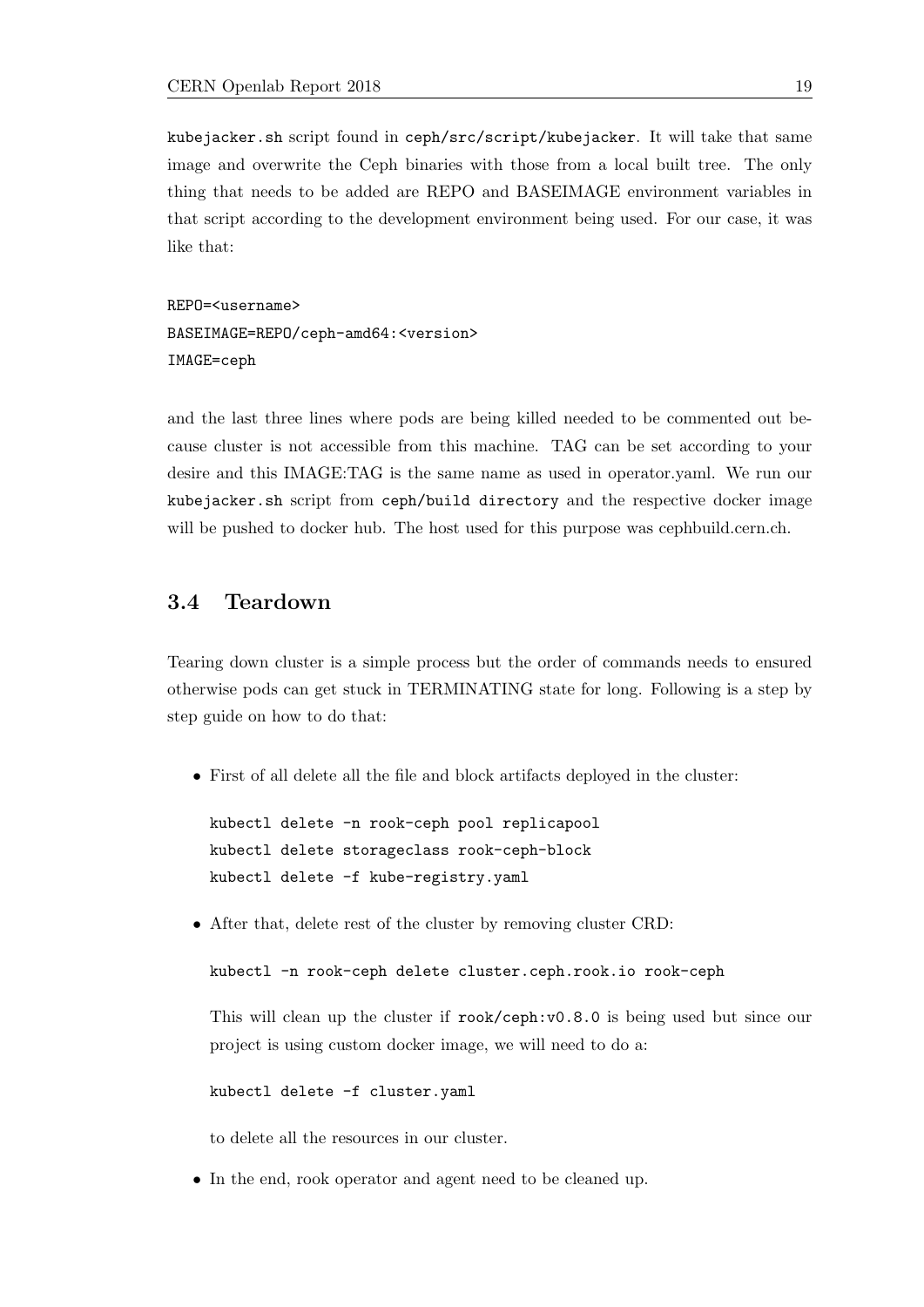```
kubectl delete -f operator.yaml
```
• One important step in teardown process is to delete config files from Kubernetes nodes manually because config files and data on nodes remain persistent. For that, log into Kubernetes nodes and delete /var/lib/rook or whatever hostDir was configured in operator.yaml. Also, if OSDs were deployed then partitions of disks need to be deleted manually as well. If these two steps are not taken, next deployment would find these directories to be non-empty and fail. Partitions and data on disks can be deleted in multiple ways, following is just one approach:

> sudo rm -rf /var/lib/rook > lsblk > sudo fdisk /dev/<disk-name>

then follow the process for partition removal.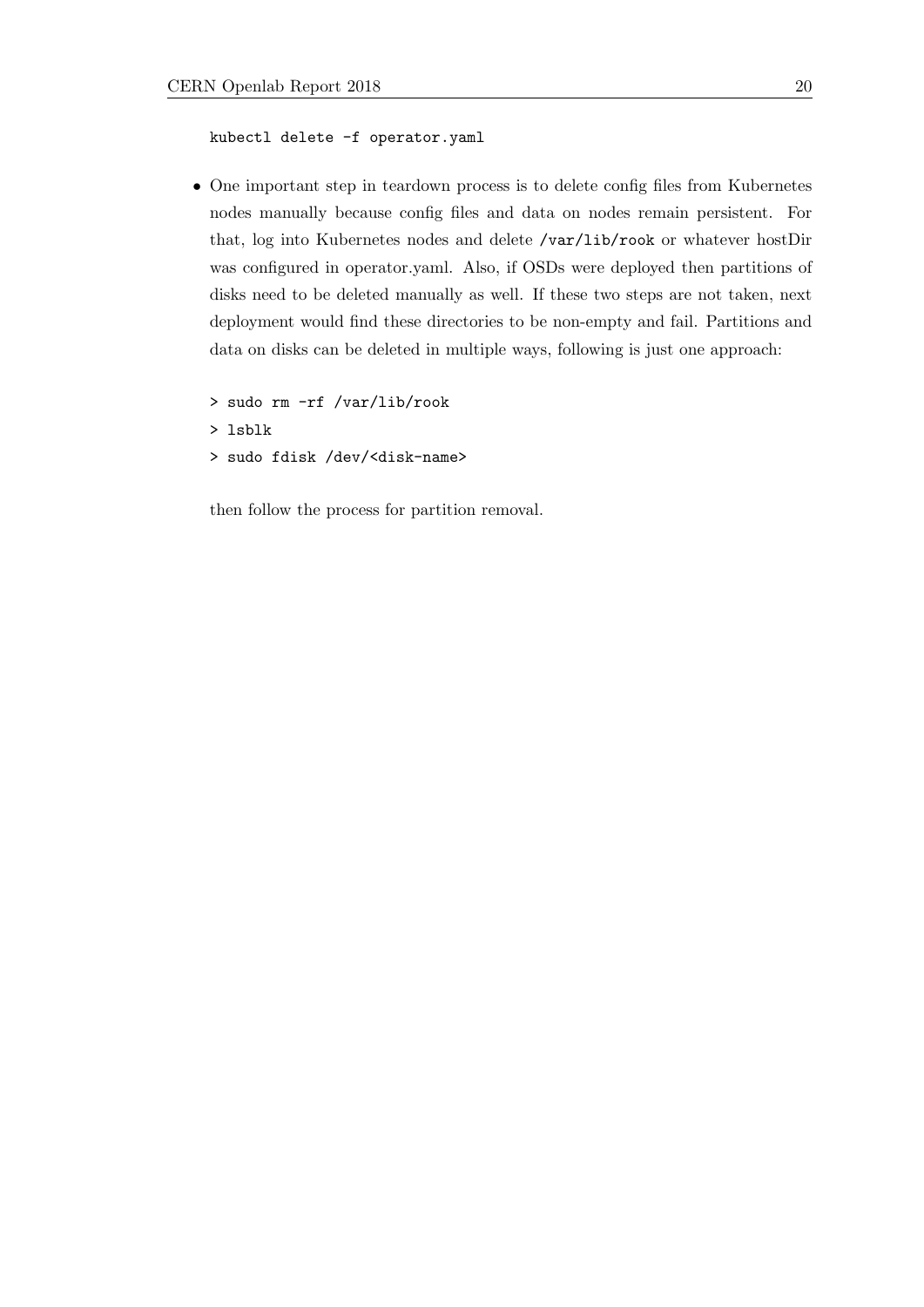## <span id="page-22-0"></span>Evaluation and Results

This chapter covers two things: 1) evaluation criteria established to determine if deployments with Kubernetes and Rook address our pain points or not 2) results of evaluations.

## <span id="page-22-1"></span>4.1 Evaluation Criteria

Our main concerns are latency of Ceph operations, automation of Ceph upgrades and autoscaling. Formalizing these requirements into evaluation metrics, we have:

- Time to deploy whole Ceph cluster
- Time to add new OSDs in a running cluster
- Autoscaling: adding/removing S3/CephFS daemons (MDS, RGW, OSD)
- Ceph upgrades: how much is it automated?

After establishing our Ceph cluster with Rook and Kubernetes, S3 workloads were deployed to test the deployments.

### <span id="page-22-2"></span>4.2 Results

Currently, Ceph is being deployed at CERN using puppet which takes time and its configuration requires expertise. Following table shows comparison between current time taken by puppet and then time taken by Ceph deployment using Rook.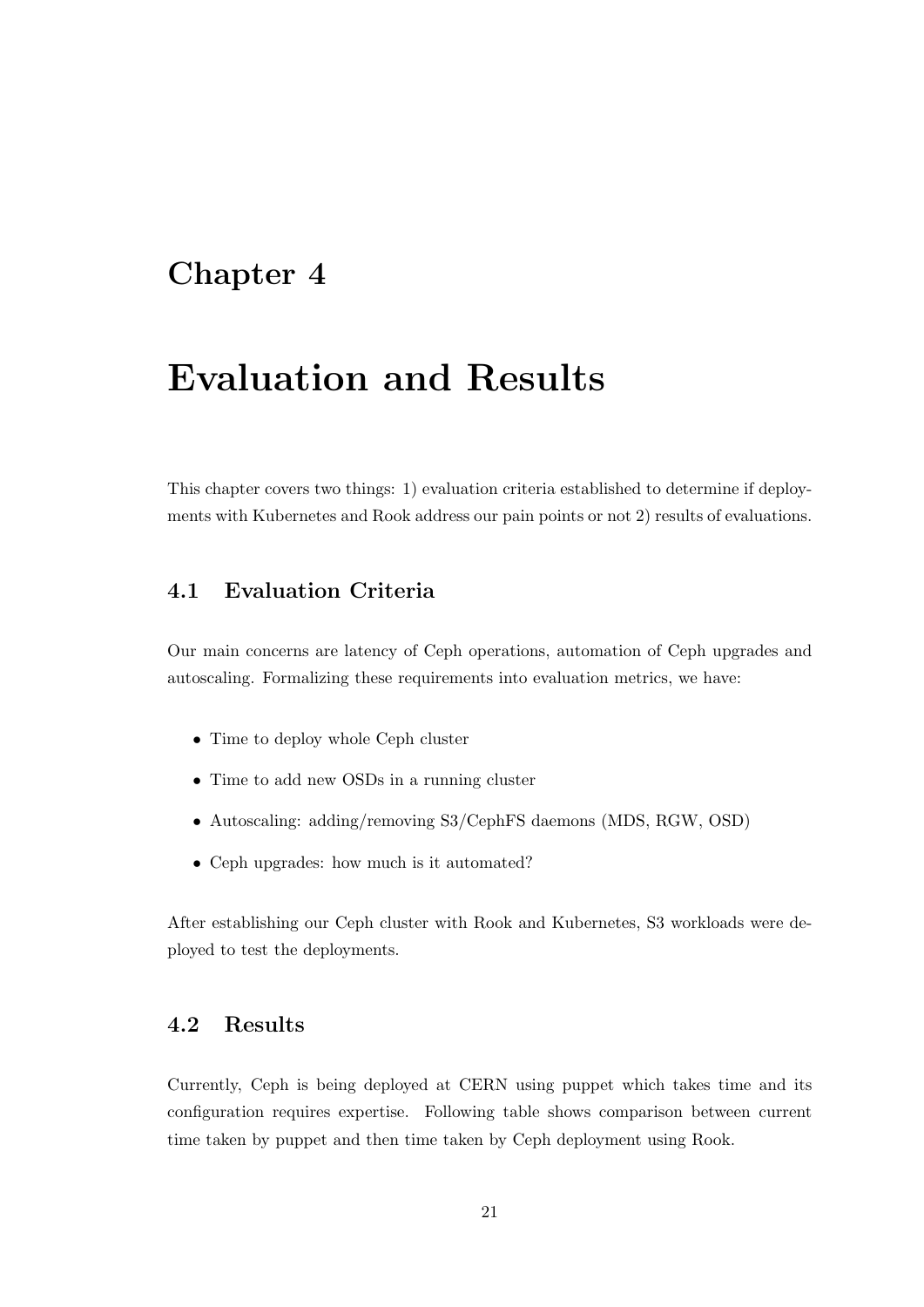| <b>Evaluation Metric</b>          | with Puppet | with Rook and k8s                   |  |
|-----------------------------------|-------------|-------------------------------------|--|
| Time to deploy whole cluster      | $>$ 3 hours | $< 15$ minutes                      |  |
| Time to add new OSDs in a cluster | $> 1$ hour  | $\langle 2 \text{ minutes} \rangle$ |  |
| Autoscaling S3/CephFS daemons     | $> 1$ hour  | $\langle 2 \text{ minutes} \rangle$ |  |
| Ceph upgrades                     | Manual      | Manual (WIP)                        |  |

It is evident from above table that Rook with Kubernetes improves latency of operations significantly. Previous Ceph operations that were taking hours can now be achieved in minutes. An important point to note here is that although upgrades are still manual in Rook, since Ceph services are running in containers, the process is less involved as compared to the previous version.

In addition to being time efficient, it is failure tolerant i.e. when a pod crashes rook-operator respawns it with the same configuration. It is also elastic in a sense that a user just have add more resources in the cluster and rook-operator will acknowledge those resources and start using them.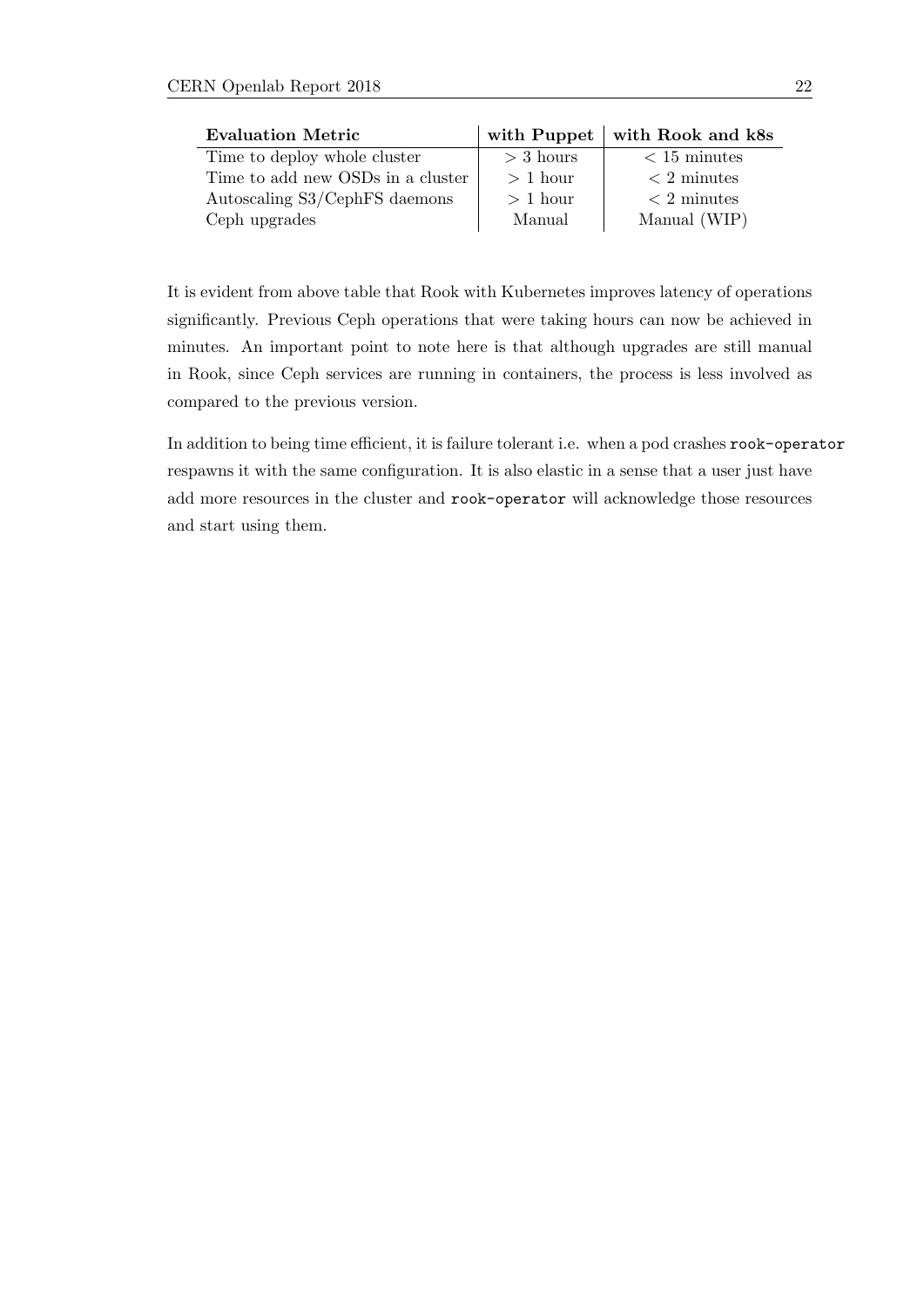# <span id="page-24-0"></span>Conclusion and Future Work

In summary, this project aimed to explore a new approach to improve Ceph operations at CERN. Owing to the huge infrastructure of CERN, making operations faster and easier have always been a priority. Rook looks like a promising open source project that targets to make storage better for cloud. Although CERN does not have production servers running Kubernetes yet, but container based approaches are being actively explored here and soon we would have Kubernetes clusters in production as well. The results of this project verify the future for container based solutions. One important thing to mention here is that although Ceph operations are improved in terms of latency and ease of use, Ceph managers will need to learn how to operate a Kubernetes cluster and since Rook is comparatively a newer technology, all the storage use cases are exhaustively not covered as yet.

This project also contributed open source code to Ceph and added RGW support in orchestrator CLI but there are still many features that need to be added, for instance, following two are next priority:

- Making RGW support a two way thing in which it waits for completion
- Currently, a user cannot remove services from orchestrator CLI so adding the functionality to remove services will come in handy.

All in all, it will be a good idea to spawn the next Ceph cluster with Rook and Kubernetes, ideally when features like automated upgrades and support of decoupled versions are achieved.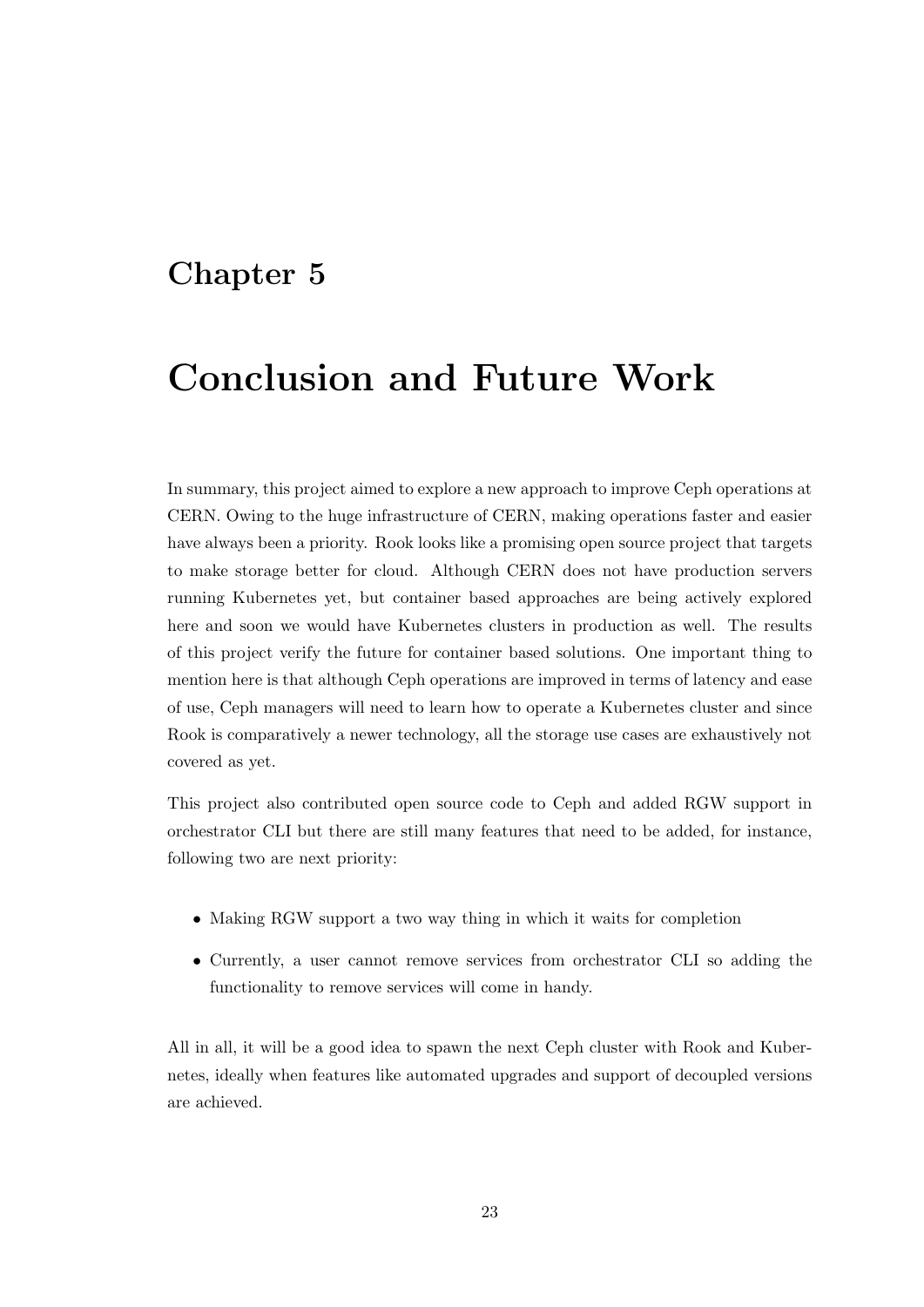# <span id="page-25-0"></span>Appendix

### <span id="page-25-1"></span>6.1 Troubleshooting

• Namespace stuck in Terminating state: If a namespace is still stuck in terminating stage after cluster was brought down then make sure all the resources in that namespace have been deleted. If a pod is still running, do a:

```
> kubectl -n NAMESPACE get pods
> kubectl delete pod POD -n NAMESPACE --force --grace-period=0
```
If the issue still persists then look for cluster CRD, if it is there go ahead and delete it:

```
> kubectl -n rook-ceph get cluster.ceph.rook.io
> kubectl -n rook-ceph edit cluster.ceph.rook.io rook-ceph
```
Delete the line - cluster.ceph.rook.io from the file. After few seconds, namespace should be deleted  $[6]$ .

• Docker containers are unable to access internet

When kubejacker.sh script is being used to build docker images on cephbuild.cern.ch host, containers were unable to access internet. Add nameservers to /etc/resolv.conf and restart docker daemon.

```
> cat /etc/resolv.conf
# Generated by NetworkManager
search cern.ch
```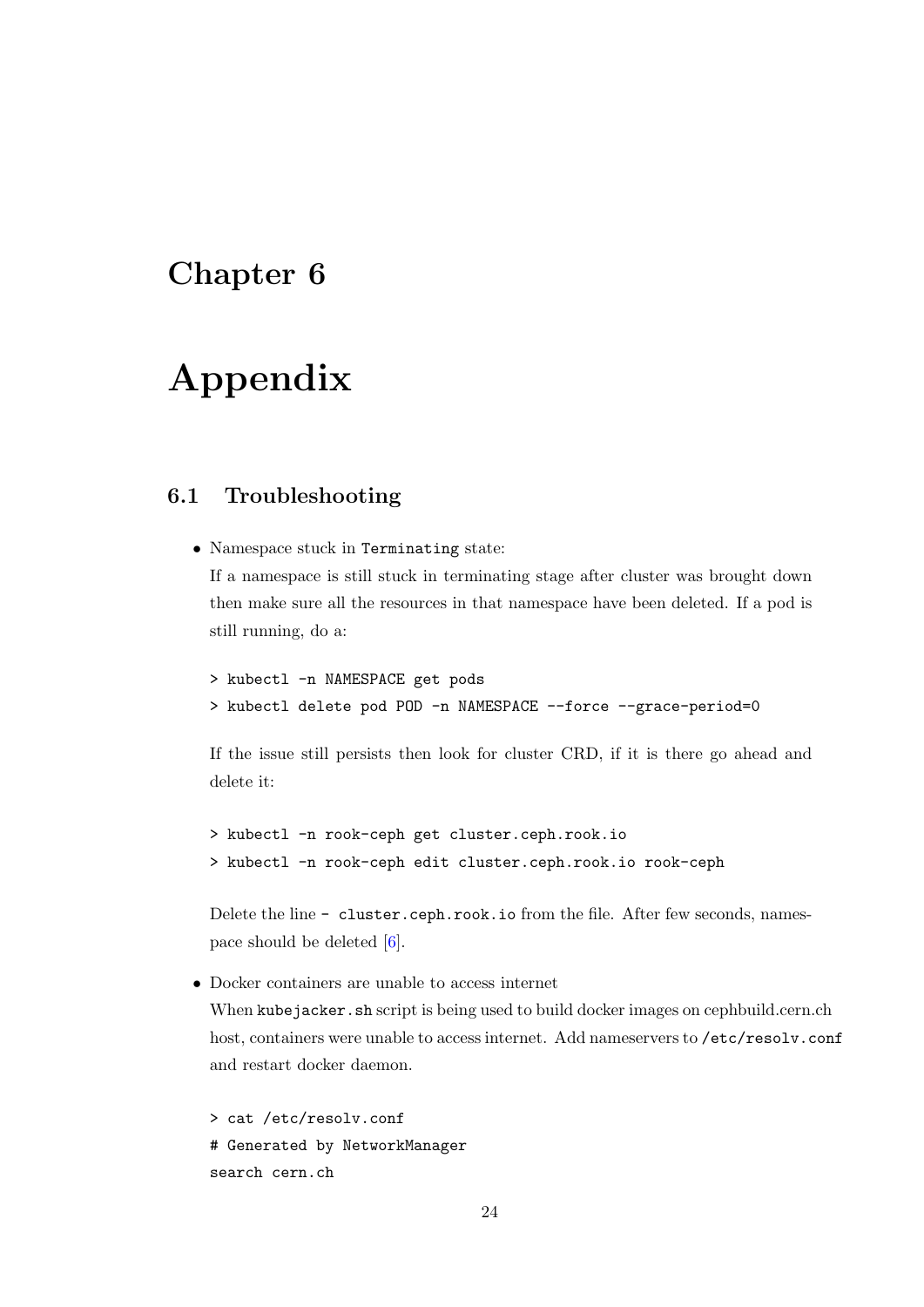```
nameserver 137.138.17.5
nameserver 137.138.16.5
nameserver 2001:1458:201:1100::5
> service docker restart
```
- OSD pods are not getting launched in virtual environment: Check for disk space of volumes that you are attaching to virtual machines. It should be greater that 10 GB.
- Inter node pod connectivity issue: If inter node connectivity is lost it would most probably because of misconfiguration of kube-proxy. Do this on each Kubernetes node:

```
sudo su
cat > /etc/kubernetes/proxy <<EOF KUBE_PROXY_ARGS="
--kubeconfig=/etc/kubernetes/proxy-config.yaml
--cluster-cidr=10.100.0.0/16" EOF
systemctl restart kube-proxy.service
```
The cidr value comes from here: openstack stack show rook-ironic-nodes –noresolve-outputs — grep pods network cidr. If there is a pod that still is not accepting traffic, execute this command to allow traffic to that node:

```
> sudo iptables FORWARD ACCEPT
```